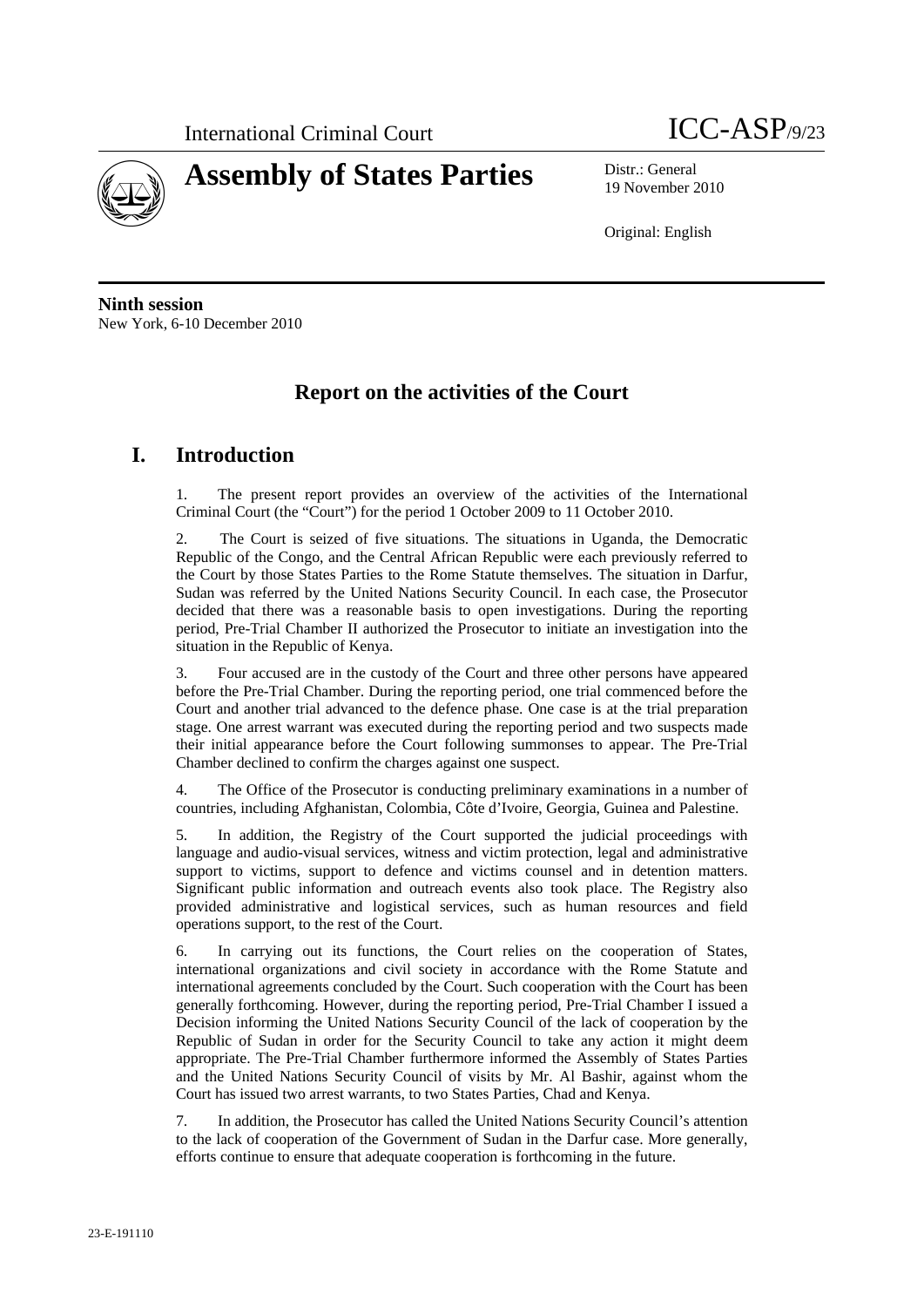8. During the reporting period, the Review Conference of the Rome Statute was held in Kampala, Uganda, from 31 May to 11 June 2010. Four new States ratified the Rome Statute, and three States Parties ratified the Agreement on Privileges and Immunities of the Court.

# **II. Judicial proceedings**

## **A. Situation in Uganda (ICC-02/04)**

#### *The Prosecutor v. Joseph Kony, Vincent Otti, Okot Odhiambo and Dominic Ongwen*  **(ICC-02/04-01/05)**

9. Warrants of arrest have been outstanding for four alleged members of the Lord's Resistance Army (LRA) in the situation in Uganda since July 2005. Joseph Kony, alleged Commander-in-Chief of the LRA, is charged with 33 counts, which include 12 counts of crimes against humanity (murder, enslavement, sexual enslavement, rape, inhumane acts) and 21 counts of war crimes (murder, cruel treatment, intentionally directing attacks against a civilian population, pillaging, rape, forced enlistment of children). Vincent Otti, alleged Vice-Chairman and Second-in-Command of the LRA, is charged with 32 counts, which include 11 counts of crimes against humanity (murder, sexual enslavement, inhumane acts) and 21 counts of war crimes (murder, cruel treatment, intentionally directing attacks against a civilian population, pillaging, rape, forced enlistment of children). Okot Odhiambo, alleged Deputy Army Commander of the LRA and Brigade Commander of the LRA is charged with 10 counts, including 2 counts of crimes against humanity (murder, enslavement) and 8 counts of war crimes (murder, intentionally directing attacks against a civilian population, pillaging, forced enlistment of children). Dominic Ongwen, alleged Brigade Commander of the LRA, is charged with 7 counts, including 3 counts of crimes against humanity (murder, enslavement, inhumane acts) and 4 counts of war crimes (murder, intentionally directing attacks against a civilian population, pillaging, forced enlistment of children).

10. None of the four suspects has been arrested to date. The Court has issued requests for their arrest and surrender and is awaiting fulfilment of these requests. Forty-one victims have been admitted to participate, through their legal representatives, in the proceedings in the case.

## **B. Situation in the Democratic Republic of the Congo (ICC-01/04)**

#### **1.** *The Prosecutor v. Thomas Lubanga Dyilo* **(ICC-01/04-01/06)**

11. The Trial of Thomas Lubanga Dyilo started on 26 January 2009 before Trial Chamber I, composed of Judges Sir Adrian Fulford (Presiding), Elizabeth Odio Benito and René Blattmann. Mr Lubanga is alleged to be the leader of the Union des Patriotes Congolais pour la Reconciliation et la Paix (UPC) and Commander-in-Chief of its military wing, the Forces Patriotiques pour la Libération du Congo (FPLC). He is charged with having committed war crimes in the Democratic Republic of the Congo, specifically enlisting, conscripting and using children under the age of fifteen years to participate actively in hostilities. One hundred and three victims are participating, through their legal representatives, in the Lubanga case.

12. The Prosecution case was presented from 26 January to 14 July 2009. On 14 July 2009, Trial Chamber I issued a decision giving notice to the parties that the legal characterization of facts may be subject to changes in accordance with Regulation 55(2) of the Regulations of the Court, in particular by including new crimes under articles 7 (Crimes against humanity) and 8 (War crimes) of the Rome Statute. Both the Defence and the Prosecution appealed this decision. The Appeals Chamber reversed the decision on 8 December 2009.

13. The Defence started the presentation of its evidence on 7 January 2010. From January until July 2010, the Defence tendered 133 items of evidence and called 19 witnesses to testify over a total of 68 trial days.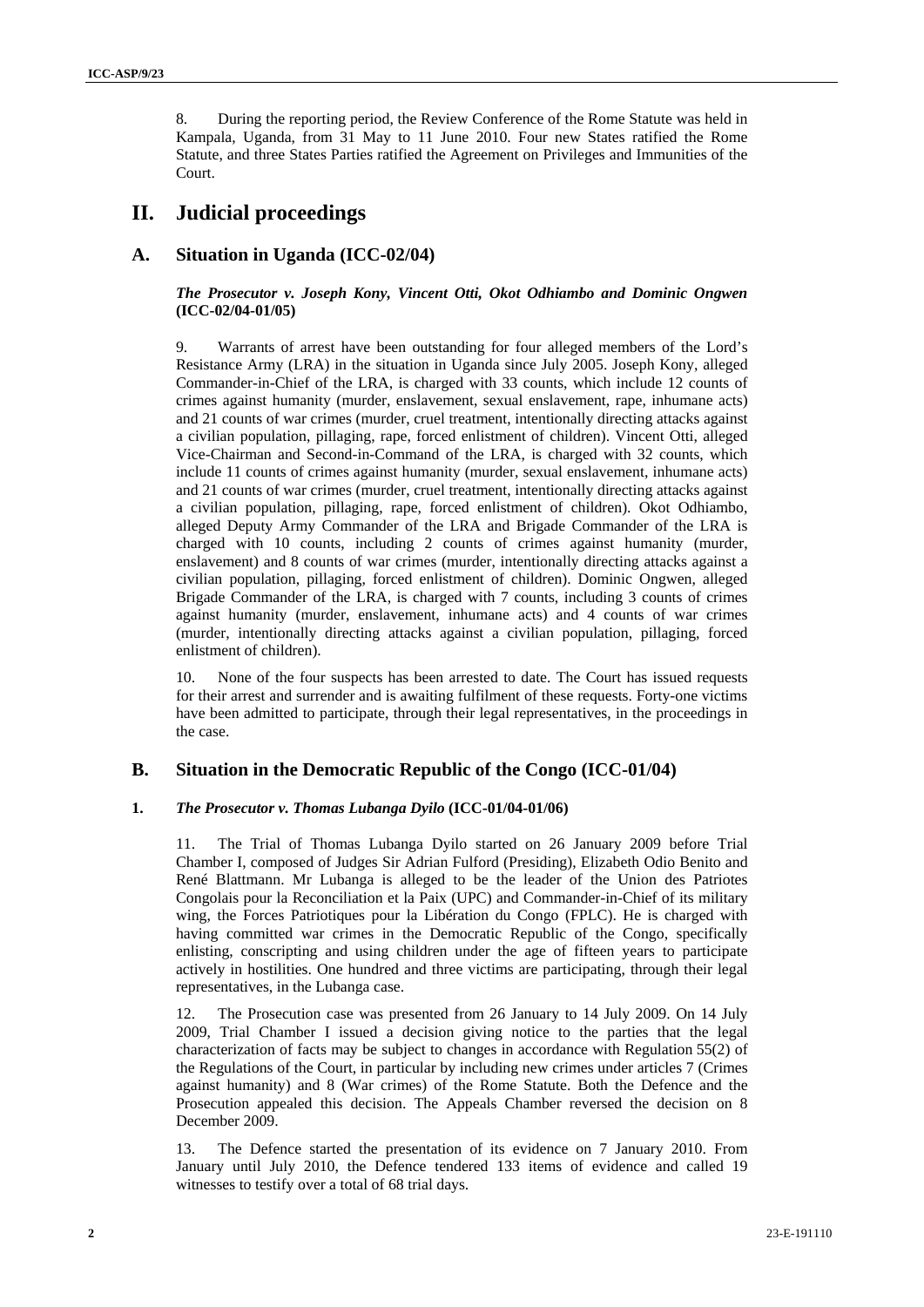14. On 8 July 2010, Trial Chamber I ordered a stay of the proceedings as a consequence of the Prosecution's material non-compliance with the Chamber's orders. On 15 July 2010, Trial Chamber I ordered the unrestricted and unconditional release of Thomas Lubanga Dyilo, subject to the appeal and an order of suspensive effect by the Appeals Chamber. On 23 July, the Appeals Chamber granted suspensive effect and the Prosecution appealed the decision on release. The Office of the Prosecutor appealed both decisions. The Appeals Chamber reversed both decisions on 8 October 2010. The proceedings before Trial Chamber I resumed on 11 October 2010.

### **2.** *The Prosecutor v. Bosco Ntaganda* **(ICC-01/04-02/06)**

15. Mr. Bosco Ntaganda is alleged to be the former Deputy Chief of the General Staff of the Forces Patriotiques pour la Libération du Congo and the current Chief of Staff of the Congrès National pour la Défense du Peuple, active in North Kivu. He is charged with enlistment, conscription and use of children under the age of fifteen to participate actively in hostilities under article 8, paragraphs (2) (b) (xxvi) and (2) (e) (vii) of the Rome Statute. The warrant of arrest for Mr. Ntaganda has been outstanding since 2006. The Court has issued requests for his arrest and surrender and is awaiting fulfilment of these requests.

## **3.** *The Prosecutor v. Germain Katanga and Mathieu Ngudjolo Chui* **(ICC-01/04-01/07)**

16. Mr. Germain Katanga and Mr. Mathieu Ngudjolo Chui are two former leaders of armed groups active in the Ituri region of the Democratic Republic of the Congo. Germain Katanga allegedly commanded the Forces de résistance patriotiques en Ituri (Patriotic Resistance Forces in Ituri (FRPI)) and Brigadier-General of the Armed Forces of the Democratic Republic of the Congo (FARDC). Mathieu Ngudjolo Chui is allegedly the former leader of the Front des Nationalistes et Intégrationnistes (Nationalists and Integrationists Front (FNI)) and Colonel in the FARDC. They are both charged with seven counts of war crimes (wilful killing, using children to participate actively in hostilities, sexual slavery, rape, attacking civilians, pillaging and destroying the enemy's property) and three charges of crimes against humanity (murder, sexual slavery and rape). These crimes were allegedly committed in connection with the attack of the village of Bogoro on 24 February 2003.

17. The Trial of Germain Katanga and Mathieu Ngudjolo Chui started on 24 November 2009 before Trial Chamber II, composed of Judges Bruno Cotte (Presiding), Fatoumata Dembele Diarra and Christine van den Wyngaert. Over 129 trial days, the Prosecution tendered 173 items of evidence and called 19 witnesses plus 1 expert witness to testify. Three hundred and sixty two victims are participating in the case through their legal representatives.

## **4.** *The Prosecutor v. Callixte Mbarushimana* **(ICC-01/04-01/10)**

18. On 11 October 2010, the Court made public a warrant of arrest that was issued under seal on 28 September 2010 against Callixte Mbarushimana, alleged Executive Secretary of the Forces démocratiques pour la liberation du Rwanda – Forces combattantes Abacunguzi since July 2007. He is charged with five counts of crimes against humanity (murder, torture, rape, inhumane acts, persecution) and six counts of war crimes (attacks against the civilian population, destruction of property, murder, torture, rape, inhumane treatment) allegedly committed between 20 January and 25 February 2009 in North and South Kivus. He was arrested in France on 11 October 2010 and is currently pending a decision of the French authorities as to his transfer to the Court.

# **C. Situation in the Central African Republic (ICC-01/05)**

#### *The Prosecutor v. Jean-Pierre Bemba Gombo* **(ICC-01/05-01/08)**

19. Mr. Jean-Pierre Bemba Gombo is prosecuted in his alleged capacity of former President and Commander-in-Chief of the Mouvement de Libération du Congo (Congo Liberation Movement (MLC)) for crimes allegedly committed in various locations of the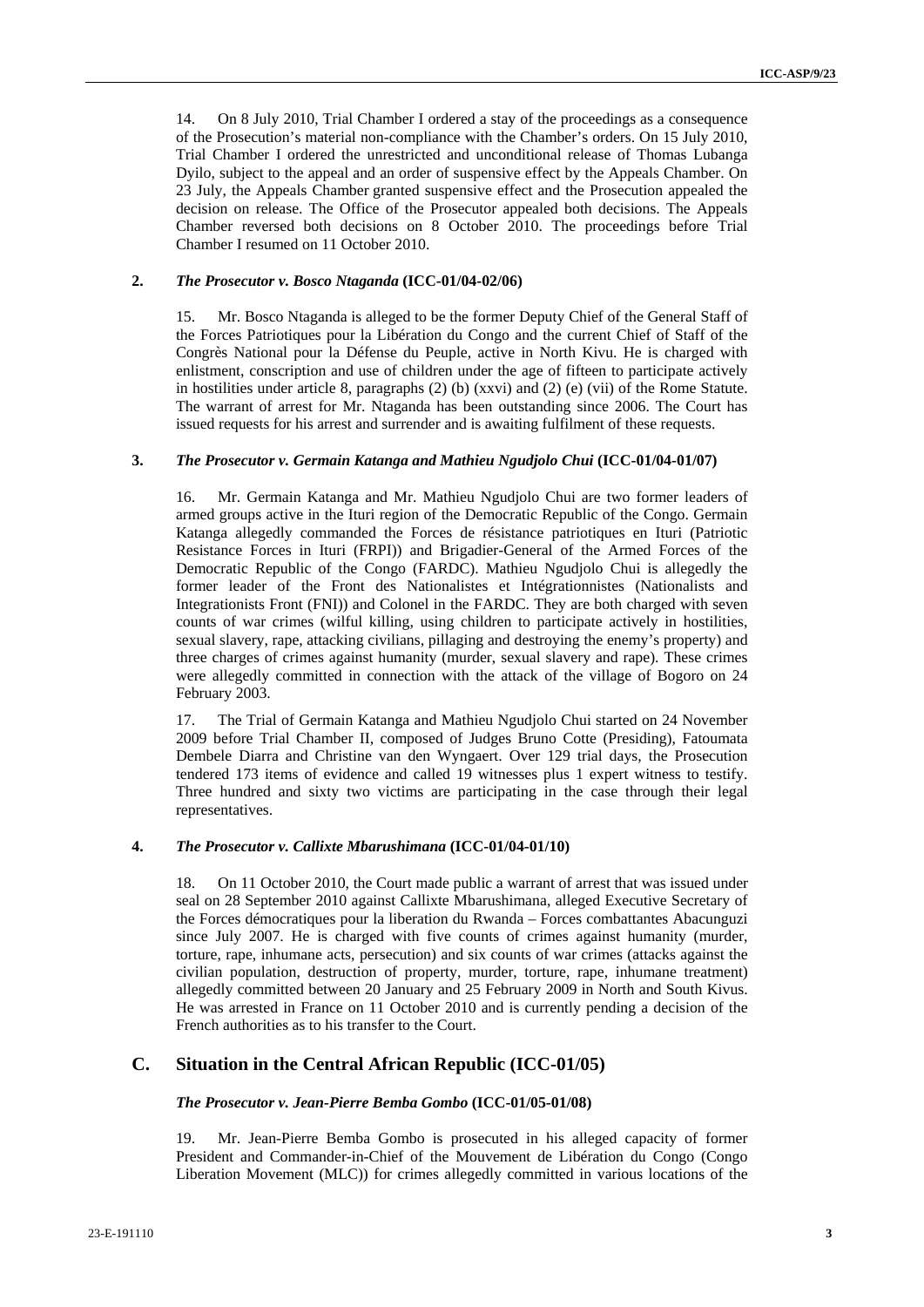Central African Republic in connection with the non-international armed conflict that took place from 26 October 2002 to 15 March 2003. Charges against Jean-Pierre Bemba Gombo were confirmed by Pre-Trial chamber III on 15 June 2009. He is charged with three counts of war crimes (murder, rape and pillage) and two counts of crimes against humanity (murder and rape) in his capacity as a military commander under article 28 of Rome Statute (Responsibility of commanders and other superiors).

20. On 14 August 2009, the Single Judge of Pre-Trial Chamber III had considered that the conditions for continuous detention of Jean-Pierre Bemba Gombo were no longer met and had ordered his interim release. On 2 December 2009, the Appeals Chamber found that the Single Judge had erred by considering that new circumstances led to a modification of the ruling on detention and reversed the decision granting interim release.

21. The case against Mr. Jean-Pierre Bemba Gombo is pending before Trial Chamber III, composed, since 21 July 2010, of Judges Sylvia Steiner (Presiding), Joyce Aluoch and Kuniko Ozaki.

22. On 24 September 2009, the Registrar rejected a second application for the payment of legal aid to Mr. Bemba. In his application, Mr. Bemba alleged that in spite of his wealth, he was not in a position to pay the fees because his properties and assets had been frozen or seized by the Court. Trial Chamber III was seized of this issue and on 19 November 2009, Trial Chamber III issued a decision ordering the Registrar to advance funding in a sum equivalent to the amount of legal aid payable by the Court retrospectively to March 2009 and ongoing until a material change in the circumstances. The Registrar was also requested to search for, freeze and realize Mr. Bemba's assets so as to fund the advance on his legal fees. On 11 August 2010, the Defence for Bemba applied before Trial Chamber III for an increase of the advance of fees paid by the Court.

23. On 25 February 2010, the Defence submitted a challenge to the admissibility of the case on the grounds of respecting complementarity between the work of the Court and judicial proceedings in the Central African Republic, an alleged lack of the requisite level of gravity of the case and an alleged abuse of process. This motion resulted in postponements of the date of commencement of trial. On 24 June 2010, Trial Chamber III rejected the Defence motion in totality, which the Defence appealed. The issue is currently pending before the Appeals Chamber.

24. On 7 July 2010, Trial Chamber III postponed *sine die* the commencement of the trial until resolution of the challenge to the admissibility of the case by the Appeals Chamber. At the status conference held on 30 August 2010, Trial Chamber III decided orally that trial proceedings should continue pending the outcome of the appeal. The date of commencement of trial will imminently be announced.

25. To date, 135 victims have been admitted to participate in the trial proceedings through their legal representatives. Furthermore, the Registry announced that it was in the process of treating more than 900 additional applications for the participation of victims and intended to transmit them to the Chamber before the commencement of the trial.

## **D. Situation in Darfur, the Sudan (ICC-02/05)**

#### **1.** *The Prosecutor v. Ahmad Muhammad Harun and Ali Muhammad Ali Abd-Al-Rahman ("Ali Kushayb")* **(ICC-02/05-01/07)**

26. Mr. Ahmad Harun is the former Minister of State for the Interior and current Minister of States for Humanitarian Affairs of the Republic of Sudan. Mr. Ali Kushayb is the alleged leader of a Militia/Janjaweed acting under the coordination of Harun. They are both charged with several counts of crimes against humanity and war crimes, including the alleged murder of civilians, attacks against the civilian population, persecution, forcible transfer, rape, torture, inhumane acts, destruction of properties and pillaging.

27. The warrants of arrest against Mr. Ahmad Harun and Mr. Ali Kushayb have been outstanding since April 2007. The Court has issued requests for their arrest and surrender and is awaiting fulfilment of these requests.

28. On 19 April 2010, the Prosecution filed a request with the Pre-Trial Chamber to make a finding under article 87 of the Statute that the Government of Sudan failed to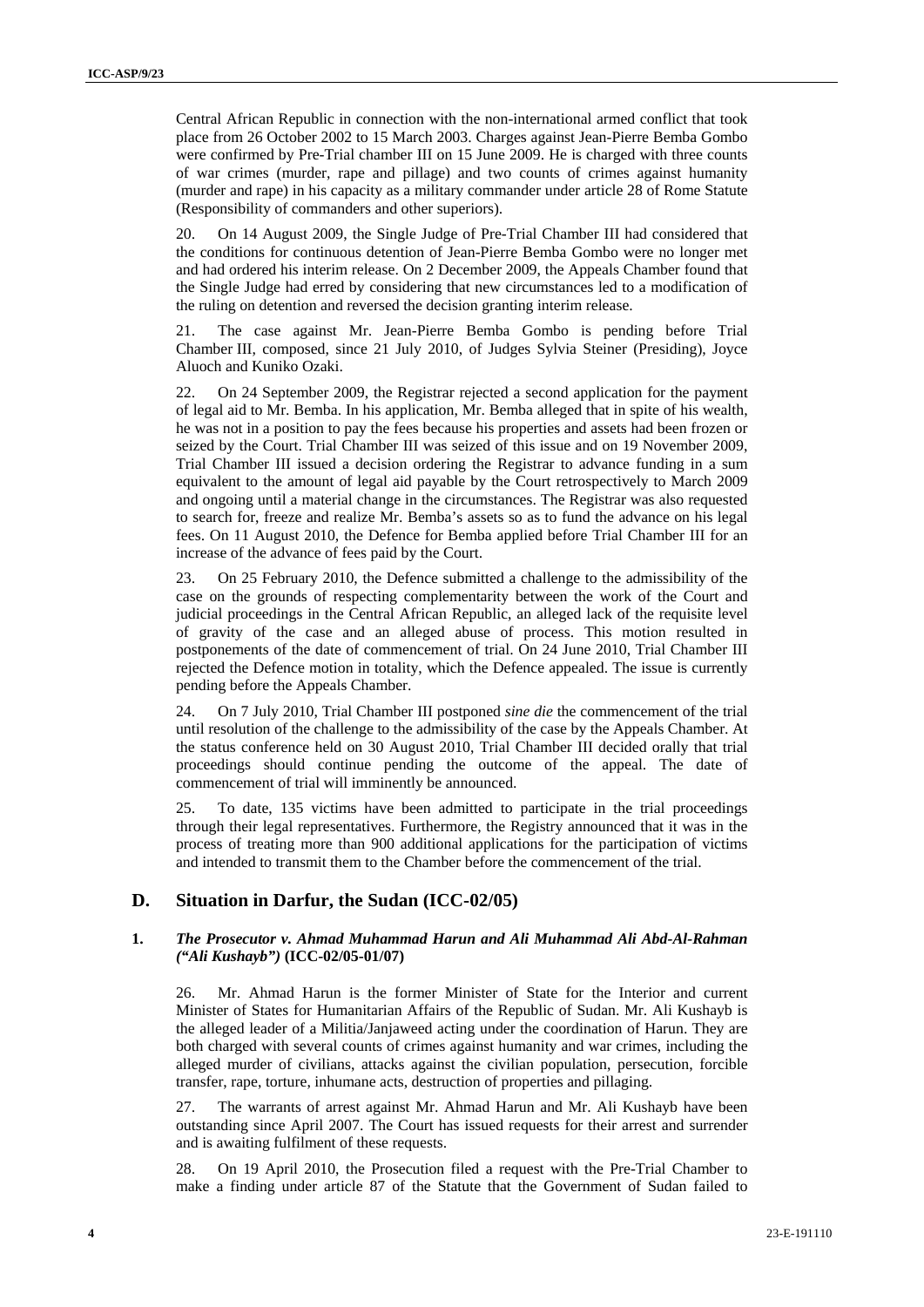cooperate with the Court according to United Nations Security Council resolution 1593 (2005) in the execution of arrest warrants against Ahmed Harun and Ali Kushayb. On 25 May 2010, Pre-Trial Chamber I, composed of Judges Sylvia Steiner (Presiding), Sanji Mmasenono Monageng and Cuno Tarfusser, issued a Decision to inform the members of the United Nations Security Council about the lack of cooperation by the Republic of the Sudan. The Pre-Trial Chamber transmitted its Decision to the Security Council, through the Secretary-General of the United Nations, in order for the Security Council to take any action it might deem appropriate.

29. Six victims have been admitted to participate in the case proceedings.

#### **2.** *The Prosecutor v. Omar Hassan Ahmad Al-Bashir* **(ICC-02/05-01/09)**

30. A first warrant of arrest against Mr. Omar Hassan Ahmad Al Bashir, current President of the Republic of Sudan, was delivered on 4 March 2009 by Pre-Trial Chamber I, comprising Judges Akua Kuenyehia, Sylvia Steiner and Anita Ušacka, for five counts of crimes against humanity (murder, extermination, forcible transfer, torture and rape) and two counts of war crimes (attacking civilians and pillaging). The Prosecution appealed the decision rejecting the additional counts of genocide. On 3 February 2010, the Appeals Chamber reversed the decision and remanded the matter to the Pre-Trial Chamber to determine anew on the issue.

31. On 12 July 2010, Pre-Trial Chamber I, composed of Judges Sylvia Steiner (Presiding), Sanji Mmasenono Monageng and Cuno Tarfusser, issued a second warrant of arrest with respect to three counts of genocide. The latter warrant of arrest does not replace or revoke the previous warrant of arrest issued on 4 March 2009, which also remains in effect. Like the first warrant of arrest, the second warrant of arrest was notified to all States Parties to the Rome Statute, to the authorities of the Republic of Sudan and to all United Nations Security Council members that are not Parties to the Rome Statute.

32. To date, Mr. Omar Al Bashir remains at large. The Court has issued requests for his arrest and surrender and is awaiting fulfilment of these requests. On 27 August 2010, Pre-Trial Chamber I decided to inform the United Nations Security Council and the Assembly of States Parties of the visits of Mr. Al-Bashir to the Republic of Chad and to the Republic of Kenya, respectively, for the Security Council and the Assembly to take any measures they deem appropriate.

33. Twelve victims have been admitted to participate through their legal representative in the proceedings in this case.

#### **3.** *The Prosecutor v. Bahr Idriss Abu Garda* **(ICC-02/05-02/09)**

34. Mr. Bahr Idriss Abu Garda is the Chairman and General Coordinator of Military Operations of the United Resistance Front. He was charged with three counts of war crimes in connection with an attack perpetrated on 29 September 2007 by the Justice and Equality Movement (JEM), which he allegedly commanded, against the personnel, installations, material, units and vehicles of the African Union peacekeeping mission stationed at Haskanita Military Group Site (MGS).

35. Mr. Bahr Idriss Abu Garda appeared voluntarily on the basis of a summons to appear delivered by Pre-Trial Chamber I on 7 May 2009. The hearing took place from 19 until 30 October 2009 before Pre-Trial Chamber I composed of Judges Sylvia Steiner (Presiding), Sanji Mmasenono Monageng and Cuno Tarfusser. Eighty seven victims were authorized to participate through their legal representatives in the proceedings of confirmation of charges. Witnesses were heard, including an expert military witness and a victim from among the injured peacekeepers. Four legal representatives of victims represented victims from Nigeria, Mali and Senegal.

36. On 8 February 2010, Pre-Trial Chamber I declined to confirm the charges against Mr. Abu Garda on the ground that the Prosecution's allegation that he participated in the attack on MGS Haskanita was not supported by sufficient evidence. On 23 April 2010, Pre-Trial Chamber I rejected the Prosecution's application for leave to appeal the decision rejecting the confirmation of charges. The Prosecution informed that it would submit additional evidence.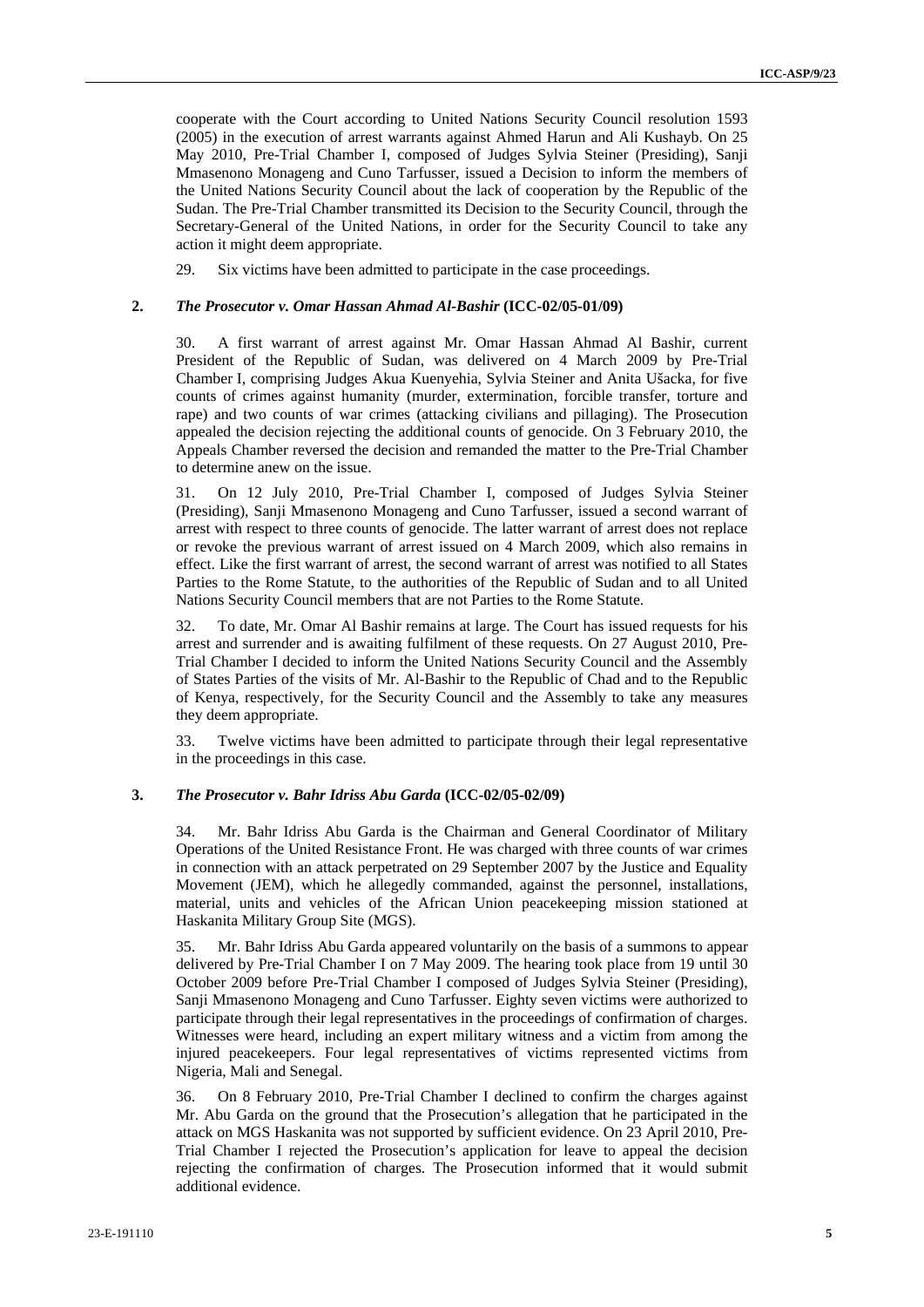### **4.** *The Prosecutor v. Abdallah Banda Abakaer Nourain and Saleh Mohammed Jerbo Jamus* **(ICC-02/05-03/09)**

37. On 27 August 2009, Pre-Trial Chamber I issued an under seal summons to appear against two alleged rebel leaders in the situation in Darfur, Sudan: Mr. Abdallah Banda Abakaer Nourain, who is the Commander-in-Chief of the Justice and Equality Movement (JEM) and Mr. Mohammed Jerbo Jamus, who is the former Chief-of-Staff of the Sudanese Liberation Army-Unity (SLA-Unity). The Prosecution alleges that they both participated as co-perpetrators or indirect co-perpetrators in the attack on MGS Haskanita on 29 September 2007 (see above, *The Prosecutor v. Bahr Idriss Abu Garda*). They are charged with three charges of war crimes in connection with this attack.

38. The summonses to appear were unsealed on 15 June 2010. On 17 June 2010, Mr. Abdallah Banda Abakaer Nourain and Mr. Mohammed Jerbo Jamus both appeared voluntarily and freely before Pre-Trial Chamber I composed of Judges Sylvia Steiner (Presiding), Sanji Mmasenono Monageng and Cuno Tarfusser. They remain at liberty pending the confirmation of charges hearing.

39. The hearing on the confirmation of charges is scheduled to start on 22 November 2010. There are currently 95 pending applications for victims to participate in the proceedings which are under determination by Pre-Trial Chamber I at the time of submission of the present report.

# **E. Situation in Kenya (ICC-01/09)**

40. On 26 November 2009, the Prosecutor filed an application under article 15 for authorization by Pre-Trial Chamber II to open an investigation in Kenya. On 31 March 2010, Pre-Trial Chamber II authorized the Prosecutor to initiate an investigation proprio motu and the Prosecution expects to present its first two cases before the end of 2010.

# **III. Investigations and Preliminary examination**

# **A. Investigations**

**1. Situation in the Democratic Republic of the Congo** 

#### **(a)** *The Prosecutor v. Thomas Lubanga Dyilo and The Prosecutor v. Germain Katanga and Mathieu Ngudjolo Chui*

41. The Office of the Prosecutor conducted 28 missions in 6 States, including the Democratic Republic of the Congo, during the reporting period, mainly for the support of trials, to address the arguments raised by the Defence in The Prosecutor v. Thomas Lubanga Dyilo and in The Prosecutor v. Germain Katanga and Mathieu Ngudjolo Chui.

## **(b)** *The case of the Kivu provinces*

42. During the period 1 October 2009 to 31 August 2010, the Office of the Prosecutor conducted 42 missions to 12 countries for its third investigation in the Democratic Republic of the Congo, focusing on the Kivu provinces. The Office is working on all the groups active in the region, including the Forces Démocratiques de Libération du Rwanda (FDLR), the Congres National pour la Défense du Peuple (CNDP), the regular forces (FARDC) and local defence forces such as the Maï-Maï.

43. As part of its policy of positive complementarity, through which it proactively cooperates with national proceedings, the Office of the Prosecutor assisted the investigation conducted by German authorities against FDLR leaders and is also considering ways to facilitate investigations by the judiciary of the Democratic Republic of the Congo. This will require enhanced protection for witnesses and the judiciary.

44. On 17 November 2009, Ignace Murwanashyaka, a FDLR leader, was arrested by German police authorities for allegedly belonging to a terrorist organization and for having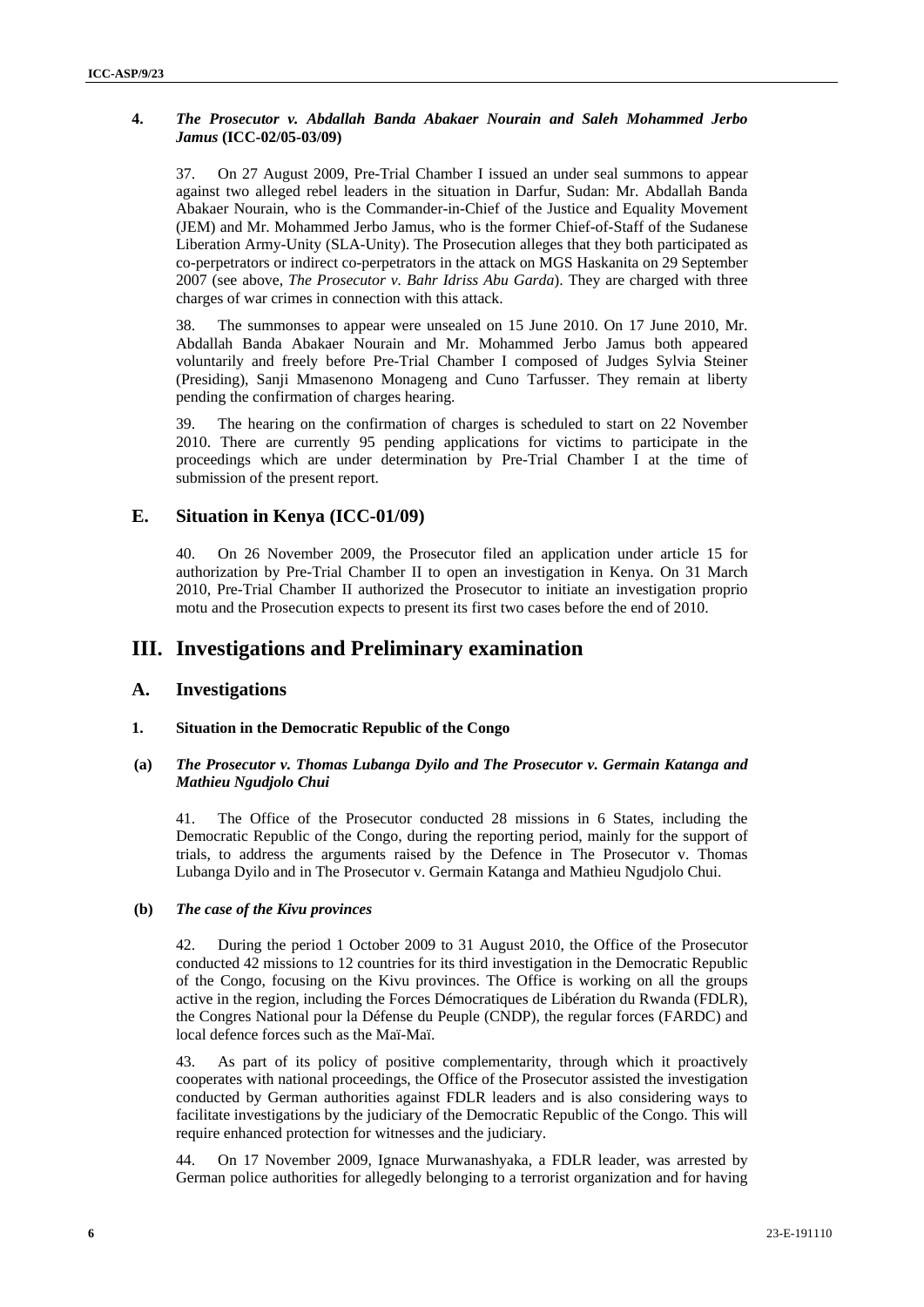committed crimes against humanity in Eastern Democratic Republic of the Congo, crimes established by the German International Crimes Bill and the German Criminal Code. The Office of the Prosecutor and Germany have been cooperating regarding the Kivus investigation for the last eight months.

45. Moreover, meetings were held with various State representatives, including highlevel officials from States not Parties to the Rome Statute assisting the Office of the Prosecutor, such as Rwanda.

#### **2. Situation in Uganda**

46. During the reporting period, the Office of the Prosecutor continued to conduct investigative activities, including six missions to four countries, in relation to the situation in Uganda.

47. The Office of the Prosecutor has collected a range of information on crimes allegedly being committed by the Lord's Resistance Army (LRA), led by Joseph Kony, which is operating increasingly freely across a wide area in the Democratic Republic of the Congo, the Sudan and the Central African Republic. According to this information, the incidence of LRA crimes continued at a high rate throughout the year, with substantial numbers of killings and abductions. In the period December 2009 to April 2010 alone, the LRA is reported to have killed over 500 civilians and abducted over 400 in Niangara territory, Haut Uélé district of the Orientale Province in the Democratic Republic of the Congo, and for the first time to have mutilated civilians in that State. LRA attacks continued and increased across Southern Sudan from Western Equatoria State into Bahr-el Ghazal and perhaps into South Darfur, and also increasingly across the East of the Central African Republic, initially focused in the South, but with attacks starting also to be reported further North. The crimes have resulted in the estimated displacement of over 400,000 civilians across three States.

48. Besides information on the LRA, the Office also continued to gather and analyse information in relation to alleged crimes committed by the Uganda People's Defence Forces and related national proceedings.

#### **3. Situation in the Central African Republic**

49. The Office of the Prosecutor continued its investigation in the situation in the Central African Republic and conducted 23 missions to 5 countries in the period 1 October 2009 to 31 August 2010, including for the purpose of assessing witnesses for trial. The Office continued to closely monitor allegations of crimes committed since the end of 2005 and whether any investigation and prosecution has been, or is being, conducted with respect to crimes potentially falling under the Court's jurisdiction. To this end, the Office met with various stakeholders, including with Minister of Justice Laurent Ngon Baba.

#### **4. Situation in Darfur, the Sudan**

50. During the period 1 October 2009 to 31 August 2010, the Office of the Prosecutor conducted 19 missions to 8 States (for the cases against Mr. Harun, Mr. Kushayb, and Mr. Al Bashir, 5 missions to 1 State; for the case with regard to Haskanita, 14 missions to 8 States).

51. In accordance with United Nations Security Council resolution 1593 (2005), the Prosecutor presented his tenth and eleventh reports on the status of the investigations into the situation in Darfur to the Security Council on 4 December 2009 and 11 June 2010 respectively.

52. In his briefing to the Security Council on 4 December 2009, the Prosecutor highlighted the lack of cooperation by the Sudanese Government and the continuation of the crimes on the ground.

53. In his briefing on 11 June 2010, the Prosecutor referred to the Pre-Trial Chamber's "Decision informing the United Nations Security Council about the lack of cooperation by the Republic of the Sudan" in the case against Harun and Kushyab, which established that the Sudan was not complying with Security Council resolution 1593 (2005).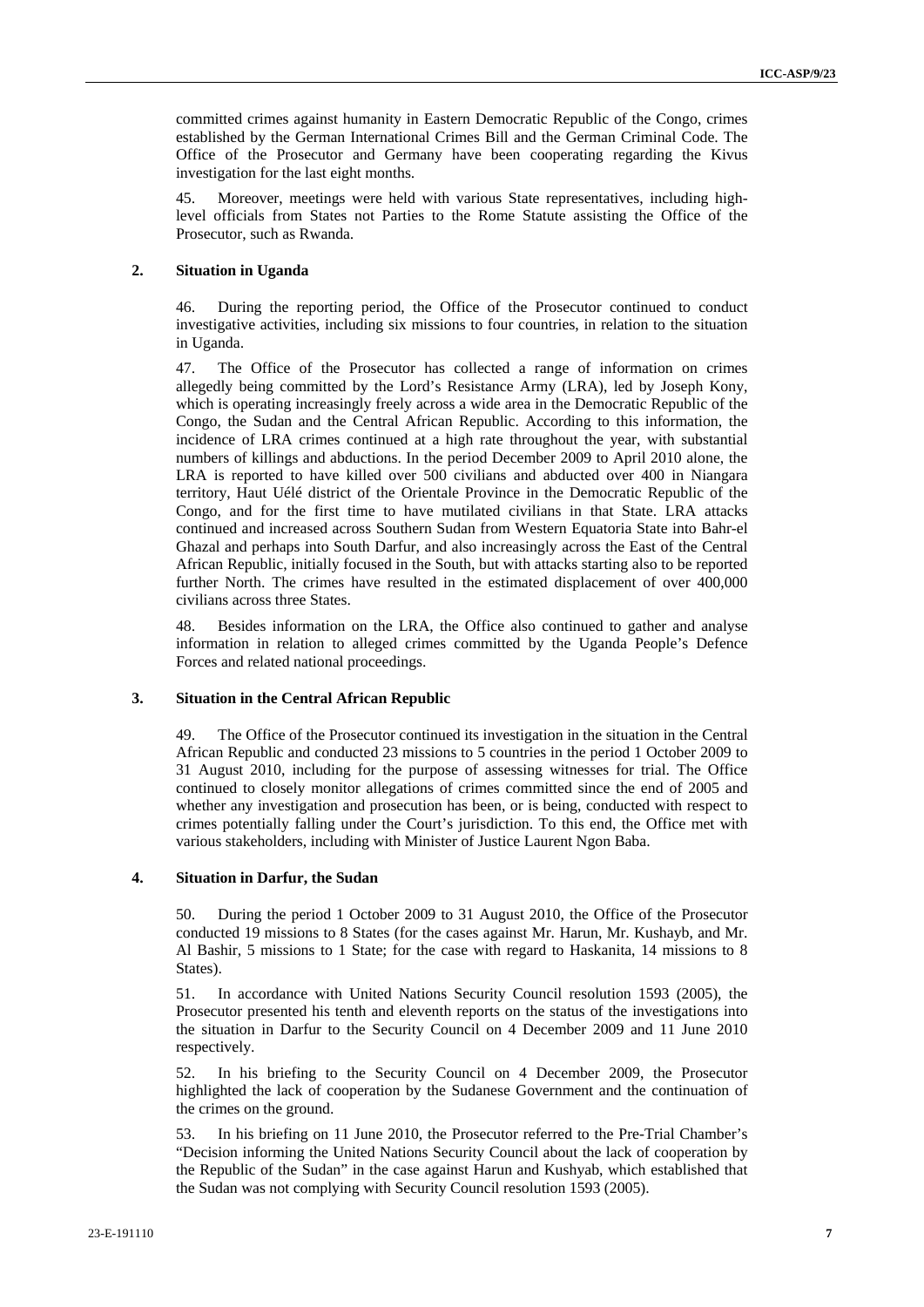### **5. Situation in Kenya**

54. The Office plans to present at least two cases against four to six individuals who, according to the evidence, bear the greatest responsibility for the most serious crimes committed during Kenya's 2007-2008 post-election violence, including those who coordinated, financed or organized the crimes. The Office aims to present its two cases during 2010.

55. During the reporting period, the Office conducted 31 missions to 13 States with regards to the situation in Kenya. These include the first visit of the Prosecutor to Kenya since the beginning of the investigation, from 8 to 12 May. During his visit, the Prosecutor met with victims and other persons from all sectors of Kenyan society, including President Kibaki and Prime Minister Odinga, who reiterated their full support for the Court and their responsibility for the security of Kenyan citizens.

## **B. Preliminary examination activities**

56. The Office of the Prosecutor continued to proactively monitor all information on crimes potentially falling within the jurisdiction of the Court, analyzing communications received from various sources. As at 31 August 2010, the Office had received a total of 8,859 communications relating to article 15 of the Rome Statute, 492 of which were received between 1 October 2009 and 31 August 2010.

57. During the reporting period, the Office of the Prosecutor continued its preliminary examinations in Afghanistan, Colombia, Côte d'Ivoire, Georgia and Palestine. Moreover, on 14 October 2009, the Office made public its preliminary examination in Guinea. The Office continued its policy of making its monitoring activities public, subject to confidentiality requirements, when it believes it can contribute to preventing crimes and maximizing the impact of the Court's work.

#### **1. Afghanistan**

58. The Office continued to closely monitor the situation in Afghanistan. According to its normal practice, the Office considers all information, including open sources. It maintains close contact with experts, civil society organizations, and public officials in the region. Also, the Office attended and participated in various international academic conferences on Afghanistan. The Office is yet to receive an answer to its requests for information sent to the Government of Afghanistan in 2008.

#### **2. Colombia**

59. Upon ratification of the Rome Statute, Colombia made a declaration pursuant to article 124 of the Rome Statute not accepting the Court's jurisdiction with respect to war crimes for seven years. That period came to a close on 1 November 2009. War crimes committed after that date could be investigated and prosecuted by the Office.

60. Colombia's national criminal justice system has made efforts in relation to those responsible for conduct proscribed by the Rome Statute, falling into several broad categories.

61. The Office is monitoring and analysing information on investigations and proceedings being conducted in Colombia, focusing on those dealing with the leadership of paramilitary and guerrilla groups and the military who are allegedly responsible for conduct that may fall under the Court's jurisdiction. The Office is also analysing allegations of the existence of international support networks assisting armed groups committing crimes within Colombia that potentially fall within the jurisdiction of the Court. The Office is also monitoring the cases of Parapolitica.

62. Letters requesting information have been sent by the Office to various States. During the reporting period, the Office also met with Colombian stakeholders from Government, judicial authorities and NGOs, both in Colombia and The Hague.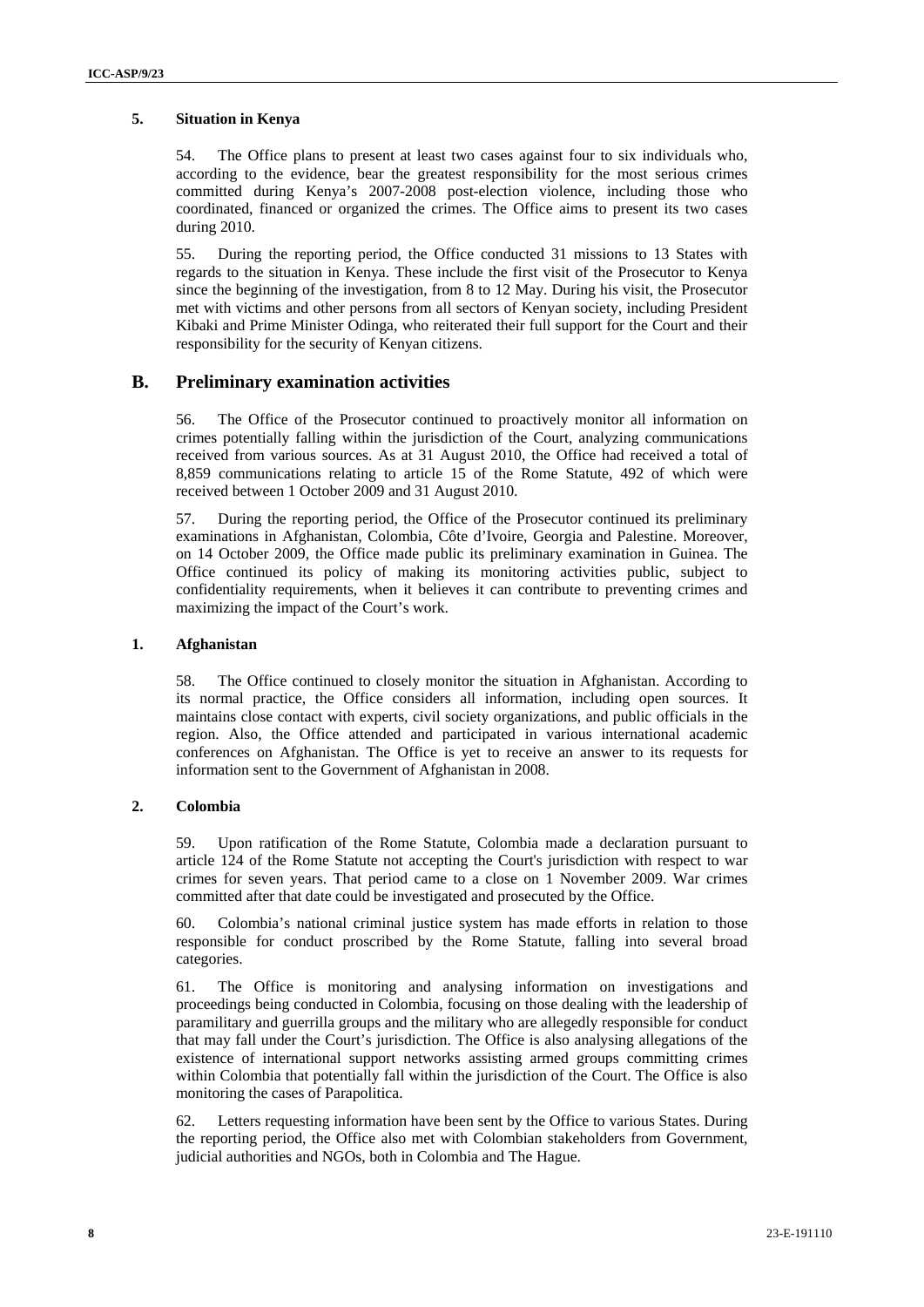63. Most recently, on 31 August 2010, the Office received a delegation headed by the President of the Criminal Appellate Division of the Colombian Supreme Court, María del Rosario Gonzalez de Lemos. The Office discussed with the delegation the challenges in the investigation of massive crimes committed in Colombia, the efforts carried out by national courts to establish the truth and ensure justice, and explored new avenues of cooperation with the Office and the national system in the framework of positive complementarity. The Supreme Court has a prominent role in the investigation and prosecution of parliamentarians and politicians linked to paramilitary groups.

#### **3. Georgia**

64. During the reporting period, the Office conducted a mission to Russia in March 2010 and a mission to Georgia in June 2010. Both missions enjoyed the full cooperation of the respective national authorities. The Office had meetings with representatives from Government and the judiciary and obtained information on ongoing investigations being carried out in both States.

65. According to its usual practice, the Office also maintains close contacts with NGOs, in which regard the Office participated in meetings and received relevant reports.

#### **4. Côte d'Ivoire**

66. The Office continued to closely monitor the situation in Côte d'Ivoire.

67. In the context of its examination activities, the Prosecutor inter alia met with Minister of Justice of Côte d'Ivoire, Mamadou Koné, who briefed the Prosecutor about recent developments in that State's judicial activities and reiterated the Ivorian authorities' readiness to facilitate a visit of the Office of the Prosecutor to Cote d'Ivoire as soon as practicable.

68. The Office is also in contact with third States that may have jurisdiction over some of the alleged crimes committed in Côte d'Ivoire.

#### **5. Palestine**

69. In connection with the declaration lodged by the Palestinian National Authority under article 12, paragraph 3, of the Rome Statute on 22 January 2009, accepting jurisdiction of the Court, the Office continues to examine first, whether the declaration accepting the exercise of jurisdiction by the Court meets statutory requirements and second, whether crimes within the Court's jurisdiction have been committed. As the Court is a Court of last resort, the Office also considers whether there are national proceedings in relation to alleged crimes, relating to the admissibility of the cases potentially arising from the situation.

70. The Office received communications from various sources, as well as 15 legal submissions from experts, academics and NGOs on the issue of jurisdiction.

71. In October 2009, upon request of the Office, the Palestinian National Authority presented a preliminary report comprising legal arguments in support of the declaration. A further comprehensive report is expected to be submitted in due course. The Office also exchanged communications with the Embassy of Israel in The Netherlands, from which it received, inter alia, the IDF<sup>1</sup> Report on Operation Cast Lead, on national efforts undertaken by Israel.

72. In January and July 2010, the Office provided information to the Office of the United Nations High Commissioner for Human Rights pursuant to the request of the latter on steps taken by the Office of the Prosecutor with regard to the Palestinian Declaration. In May 2010, the Office published a "Summary of submissions on whether the declaration lodged by the Palestinian National Authority meets statutory requirements", without having made any determination on the issue.

<u> 1989 - Johann Barn, mars eta bainar eta industrial eta bainar eta baina eta baina eta baina eta baina eta ba</u>

<sup>&</sup>lt;sup>1</sup> Israel Defence Forces.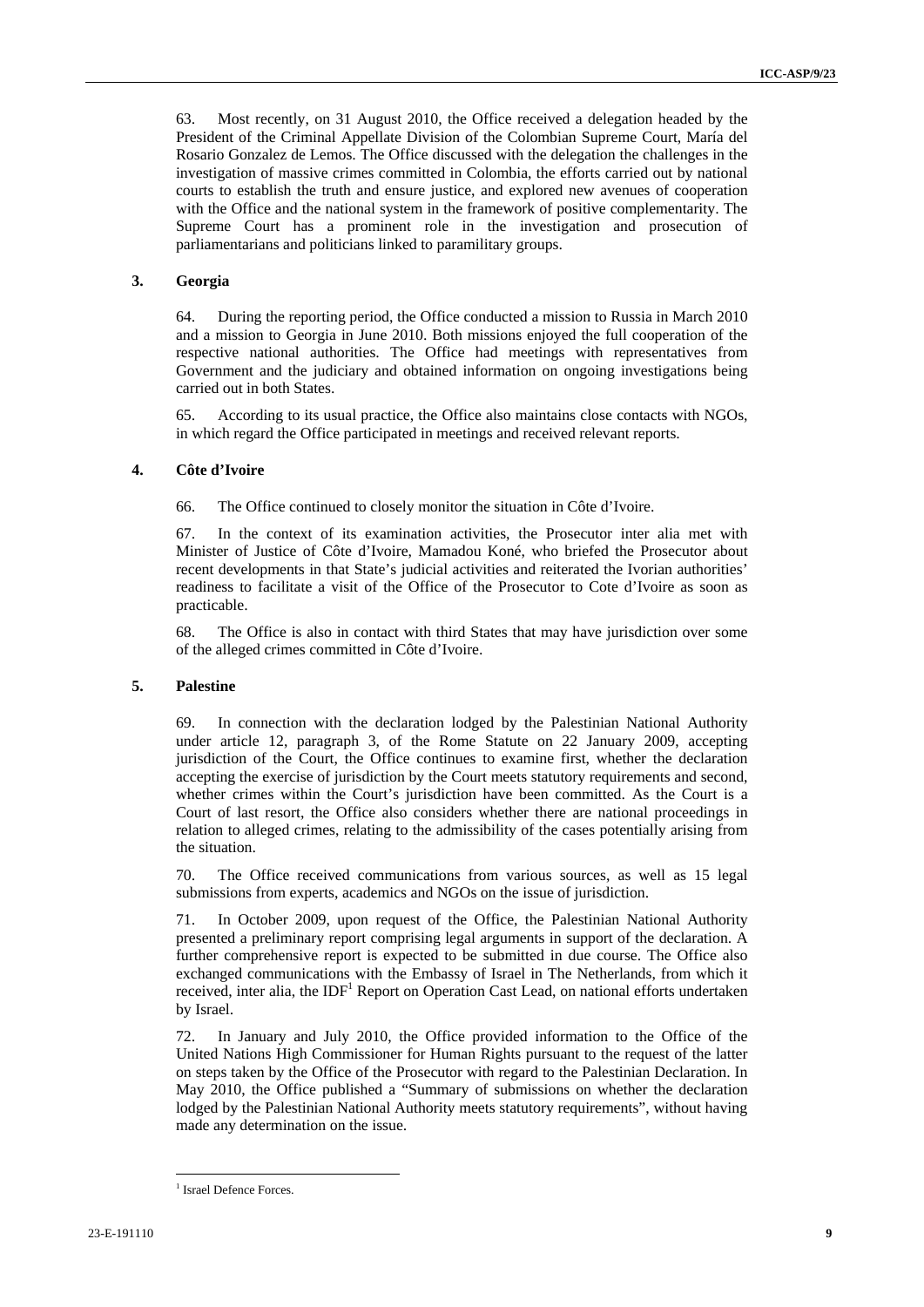73. During the reporting period, the Prosecutor met with various stakeholders, including representatives of the Palestinian National Authority, the League of Arab States Secretariat, League of Arab States' Independent Fact Finding Committee, as well as a number of Palestinian and Israeli NGOs, to discuss, inter alia, the Court's jurisdiction.

#### **6. Guinea**

74. On 14 October 2009, the Prosecutor announced that the situation in Guinea was under preliminary examination. The Office took note of serious allegations surrounding the events of 28 September 2009 in Conakry and received information relating to these events in accordance with article 15 of the Rome Statute.

75. During the reporting period, the Office held several meetings with the Guinean Minister of Foreign Affairs as well as with the Guinean Minister of Justice, who provided information on modalities put in place for conducting national investigations and prosecutions of those responsible for the alleged crimes, while underlining the importance of combating impunity in close cooperation with the Office.

76. For the sake of transparency and predictability, the Office also kept States Parties in the region informed.

77. In February and May 2010, the Office conducted missions to Guinea in the context of its preliminary examination activities, for site-visits and meetings with Government officials, representatives from the judiciary and civil society, as well as victims and victims' associations.

# **IV. Cooperation with and assistance from States, international and regional organizations**

78. The Court made numerous requests to States for cooperation or assistance pursuant to Part 9 of the Rome Statute. Pursuant to article 87 of the Statute, the content of such requests and related communications is often confidential in nature.

79. In addition to specific requests for cooperation and assistance made pursuant to Parts 9 and 10 of the Rome Statute, the Court continued to develop its bilateral exchanges and arrangements for cooperation with States, especially with respect to analysis and investigative activities, asset tracking and freezing, victim and witness protection, arrest operations, the enforcement of sentences and the provisional release of accused persons pending trial.

## **A. Arrest warrants**

80. During the reporting period, one arrest warrant issued by the Court against Callixte Mbarushimana (see paragraph 18 above) was executed by France. Transfer of the suspect to the Court's detention facilities is pending national proceedings. The Court wishes to thank France for its prompt and effective cooperation to date on this matter.

81. At the time of submission of this report, nine warrants of arrest were outstanding. These are:

(a) In the situation in Uganda: Mr. Joseph Kony, Mr. Vincent Otti, Mr. Okot Odhiambo, and Mr. Dominic Ongwen. These warrants of arrest have been outstanding since 2005.

(b) In the situation in the Democratic Republic of the Congo: Mr. Bosco Ntaganda. This warrant of arrest has been outstanding since 2006.

(c) In the situation in Darfur, the Sudan: Mr. Omar Al-Bashir (2), Mr. Ahmad Harun and Mr. Ali Kushayb. These warrants of arrest have been outstanding since 2007 in the cases of Mr. Harun and Mr. Ali Kushayb, and since March 2009 and July 2010 in the case of Mr. Al Bashir.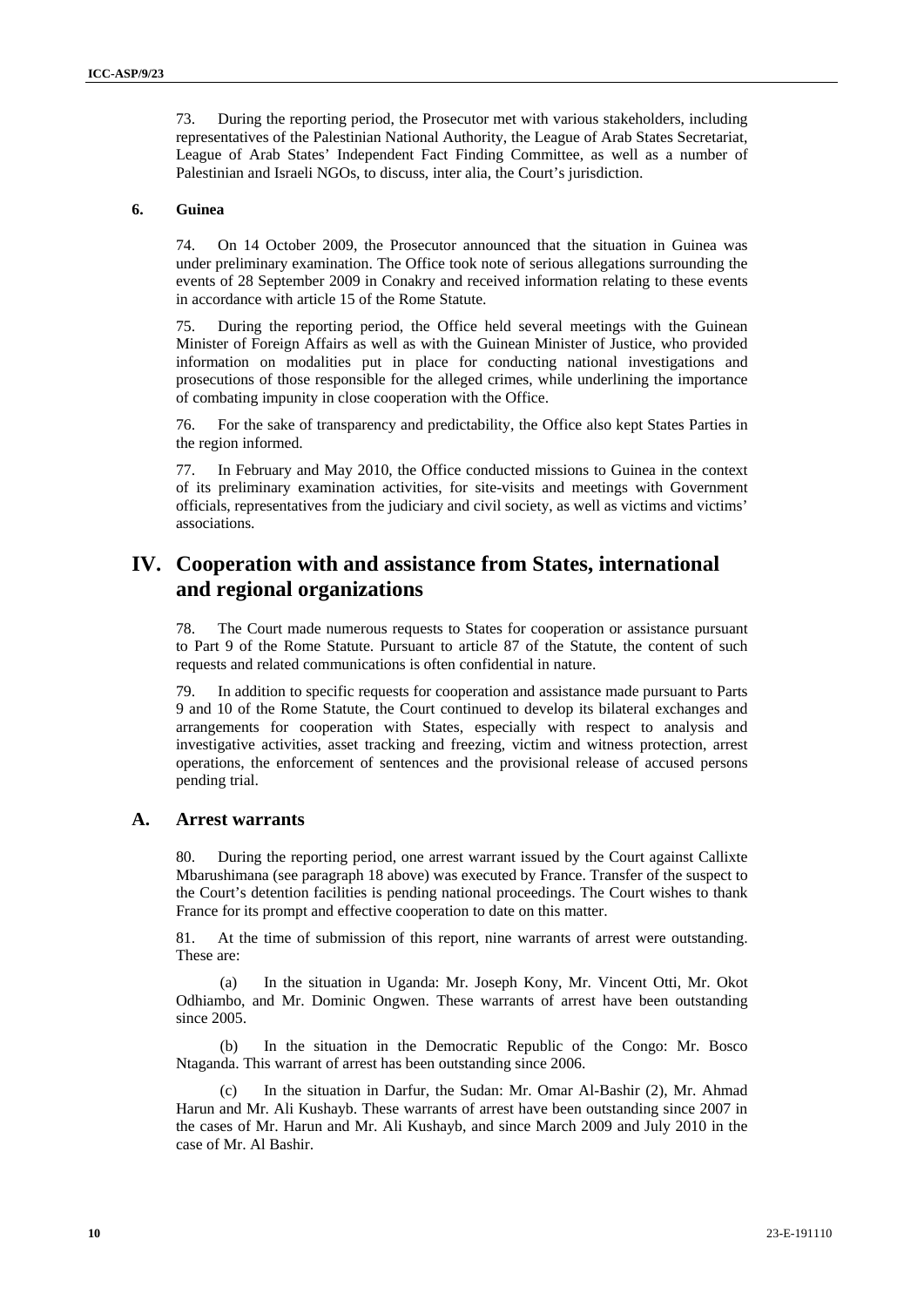82. The Court has issued Requests for Cooperation in the arrest and surrender of each of these individuals and notified these to the relevant States. States Parties and other States that have legal obligations to cooperate with the Court are required to comply with these requests. In the situation of Darfur, the Sudan, the Government of the Sudan and all other parties to the conflict are obliged to cooperate fully with and provide any necessary assistance to the Court and the Prosecutor pursuant to United Nations Security Council resolution 1593 (2005).

## **B. Other requests for cooperation**

83. Twenty five requests for cooperation in the identification and freezing of assets were issued during the reporting period. Twenty three responses were received, of which 16 indicated that the request had been executed.

## **C. Voluntary agreements and other arrangements**

84. During the reporting period, three further agreements on the enforcement of sentences were concluded with Belgium, Denmark and Finland. This is welcome as the possibility of sentences being handed down in 2010-2011 has increased the need for the Court to find a suitable detention place for sentenced persons. No agreement on provisional release has been entered into, leaving the Court unprepared for the eventuality that a suspect is granted provisional release and cannot, for security reasons, return to his State of nationality.

85. No new witness relocation agreements were entered into with States during the reporting period, although advanced negotiations are ongoing with a number of States in respect of concluding such agreements. In order to increase the options of the Court for relocating witnesses internationally, the Court opened a new Special Fund for witness relocations to enable States to contribute funds for the purposes of funding cost-neutral relocations to third States. The Court has already received substantial contributions to the Special Fund. The Court is now approaching States Parties to see whether they would agree to enter into cost-neutral witness relocation agreements with the Court, financed by the Special Fund.

86. In addition, States Parties may also support the establishment of witness protection capabilities in other States lacking in capacity. This could be done either bilaterally or through multilateral institutions. A number of States have already indicated their keen interest in this modality, the development of which would further the principle of complementarity that is central to the Rome Statute system.

### **D. International and regional organizations**

<u> 1989 - Johann Barn, mars eta bainar eta industrial eta bainar eta baina eta baina eta baina eta baina eta ba</u>

87. Cooperation with the United Nations, based on the Relationship Agreement, continues to be essential to the Court institutionally and in the different situations and cases. A number of United Nations departments and offices, as well as Funds, Programmes and Specialized Agencies have been key partners for the Court.

88. At its eighth session, the Assembly of States Parties established an Independent Oversight Mechanism<sup>2</sup> and requested the Registrar of the Court to enter into a memorandum of understanding with the United Nations Office of Internal Oversight Services (OIOS) to provide support services on a cost recovery basis for the operationalization of the oversight mechanism. In addition, the Assembly requested the secondment of a staff member from OIOS. In pursuance of this mandate, the Court has finalized the secondment of a staff member from the OIOS, who began her functions on 17 July 2010. The Court is currently finalizing the memorandum of understanding with OIOS.

89. In respect of regional organizations, efforts to finalize a memorandum of understanding between the African Union and the Court have continued. Discussions are ongoing regarding cooperation agreements with the Organization of American States, with the League of Arab States and with the Commonwealth Secretariat.

<sup>2</sup> .*Official Records of the Assembly of States Parties to the Rome Statute of the International Criminal Court, Eighth session, The Hague, 18-26 November 2009* (ICC-ASP/8/20), vol. I, part II, ICC-ASP/8/Res.1.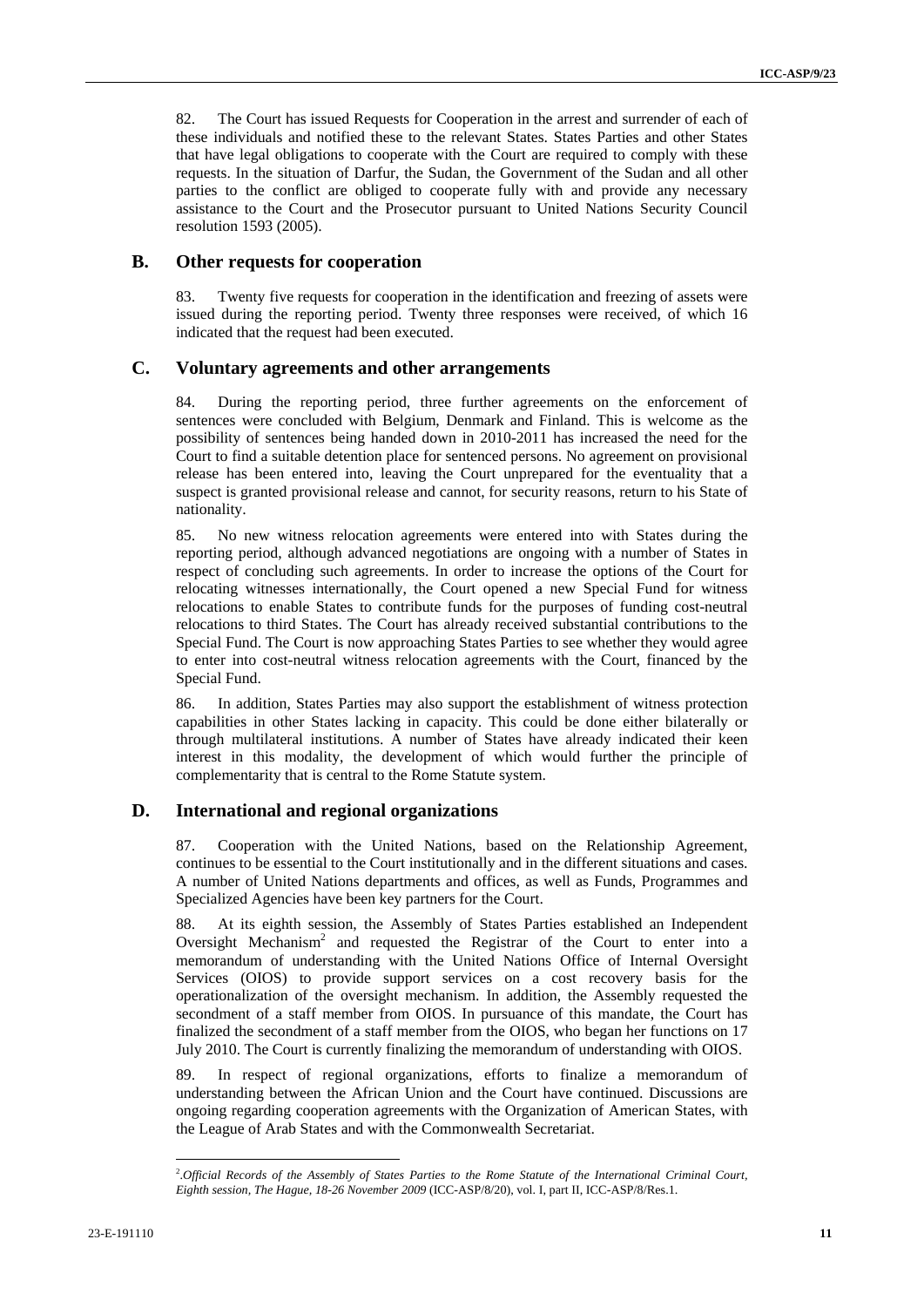# **E. Implementing legislation**

90. Article 88 of the Rome Statute requests States Parties to ensure that procedures for "all of the forms of cooperation" specified in Part 9 are available under their national law. Fulfilling this obligation constitutes a first step in order to ensure full cooperation with the Court.

91. In its Plan of action for achieving universality and full implementation of the Rome Statute,<sup>3</sup> adopted at its fifth session, the Assembly asked States to provide to the Secretariat of the Assembly of States Parties all information relevant to this issue. The requests and the answers provided by States are posted on the website of the Court.<sup>4</sup>

92. The Court also follows closely the implementation of the Rome Statute into national law by States Parties. The Registry, in cooperation with the University of Nottingham's Human Rights Law Centre, has created a database placing official copies of any implementing legislation it receives from States. This database is accessible from the ICC Legal Tools website. At the time of writing this report, the database indicated that 42 State Parties had adopted some forms of implementing legislation. A review of Registry cooperation records reveals that one out of three State Parties that have provided reasons for not answering positively a request for cooperation sent by Registry cited the absence or insufficiencies of implementing legislation, which clearly highlights the urgent need to further efforts at domesticating the Rome Statute.

93. Ahead of the Review Conference, at its resumed eighth session, the Assembly decided to request the Secretariat of the Assembly to reissue the questionnaire on the measures undertaken in respect of implementing legislation. The Secretariat received 30 replies which indicate that a further five States Parties have adopted implementing legislation, whilst a further three have implementing legislation at advanced stages of the legislative process. It therefore appears that to date, a total of 47 out of 114 States Parties have adopted some form of implementing legislation.

# **V. Other activities of the Court**

# **A. Support to judicial proceedings**

<u> 1989 - Johann Barn, mars eta bainar eta industrial eta bainar eta baina eta baina eta baina eta baina eta ba</u>

94. One hundred and seventy seven days of court hearings were held at the seat of the Court during the reporting period. The Registry's Court Management Section successfully supported the hearings, which included simultaneous trials during the period from January to April.

95. The Registry's Victims and Witnesses Unit ensured the appearance of 45 witnesses before the Court during the reporting period. These witnesses were under the Unit's care for a total of 1,521 days and were provided with appropriate support and protective measures.

96. Following the Prosecutor's request for authorization to open an investigation in the Kenya situation, according to the legal framework of the Court, victims had 30 days within which they could make representations in writing. In its decision of 10 December 2009, Pre-Trial Chamber II ordered the Registry to facilitate the right of victims to make representations in writing. In order to do this, the Registry's Victims Participation and Reparations Section conducted two missions to Kenya and filed its report on 15 March. A total of 396 victims' representations were received and transmitted, of which 76 were made by representatives of victim communities and 320 were made by individual victims.

97. In addition, the Victims Participation and Reparations Section conducted targeted activities in situation related countries aimed at assisting victims to participate in the different phases of proceedings, in accordance with the Court's legal framework and decisions of the different Chambers. During the period under consideration, the Section received a total of 2,148 applications for participation in proceedings and 664 applications for reparations, in connection with all the situations and cases before the Court. The largest number related to the Bemba case, in anticipation of the start of the trial.

<sup>&</sup>lt;sup>3</sup> Official Records …Fifth session… 2006 (ICC-ASP/5/32), part III, ICC-ASP/5/Res.3, para. 2 and annex I. http://www.icc-pi.int/Menus/ASP/Sessions/Plan+of+Action/2010+\_+Plan+of+Action.htm.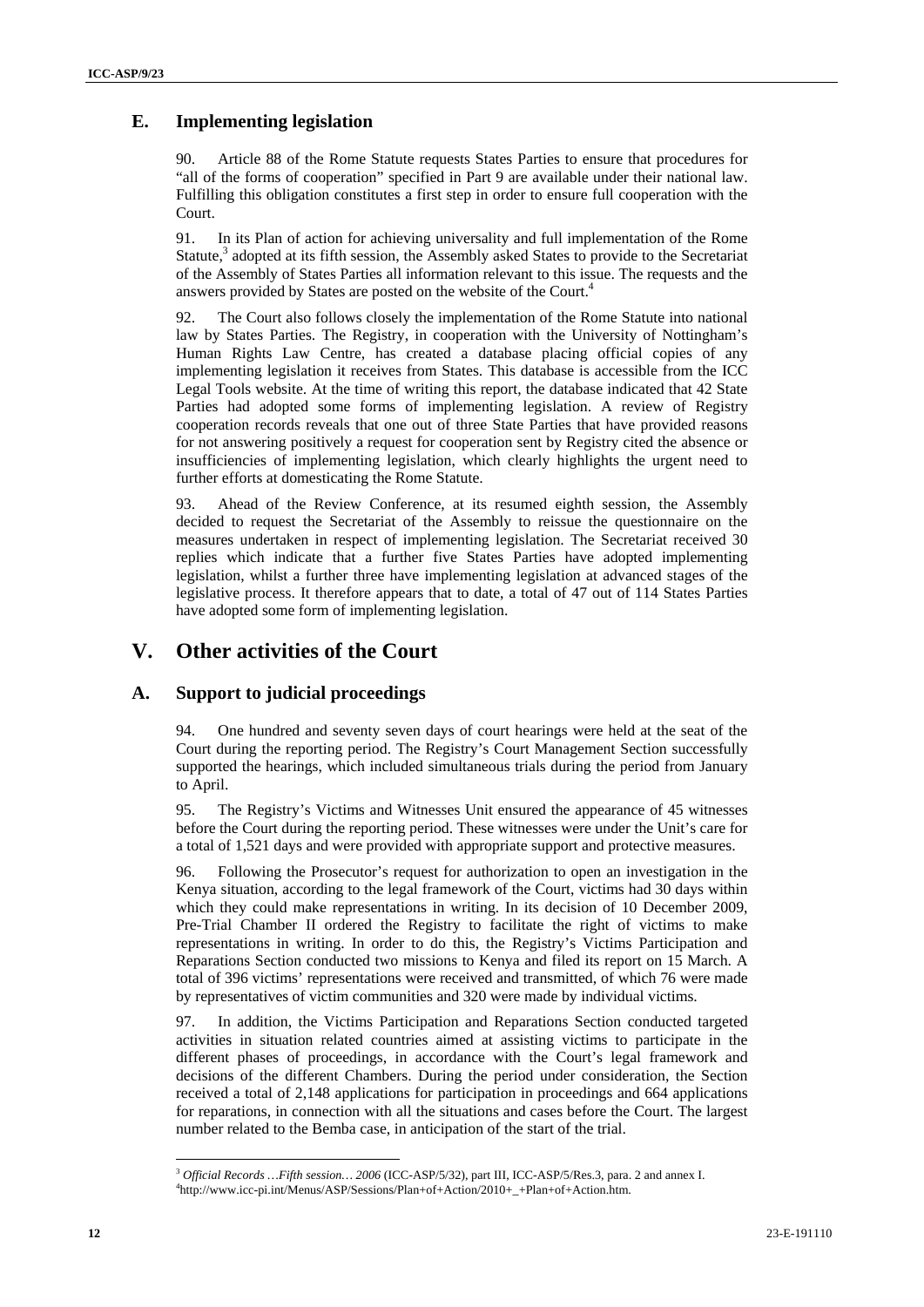98. In respect of detention matters, the Registry's Detention Section has assisted in organizing three family visits of indigent detainees during the reporting period. It is further assisting in organizing two more family visits. Of these five visits, four were visits by spouse only, while one visit will be of the spouse and five children.

99. Two complaints by detainees were lodged during the reporting period. One is pending a decision of the Presidency while the second was withdrawn by the detained person. Further, two appeals were filed concerning a complaint initiated by an applicant who was refused permission to visit certain detainees.

## **B. Support to counsel**

100. The Registry's Counsel Support Section is in charge of administrative support to all counsel representing victims and the defence, as well as devising, managing and implementing all work related to the Court's legal aid system including legal aid for victims.

101. To date, 342 lawyers from 49 States have been admitted to the list of counsel eligible to appear before the Court. The lists of Assistants to counsel and Professional Investigators equally maintained by the Registrar, consist of 67 and 27 professionals, respectively.

102. In May 2010, the Court organized for the eighth time a Seminar of Counsel, to which all persons included in the List of Counsel and all external counsel currently engaged in proceedings before the Court were invited. Financial assistance was provided to lawyers on the List coming from developing countries. The Seminar, attended by more than 200 invitees, allowed for an update and discussions on matters relevant to the work of counsel in the Court's proceedings. The Seminar was followed by three intensive days of training for some 100 counsel.

103. In addition to the appointment and payment of duty and ad hoc counsel as required, the Counsel Support Section provided support and assistance to defence teams and 32 legal representatives of victims, facilitating their mandates in proceedings before the Court. Seventeen legal representatives were provided with fully equipped offices to facilitate the participation of victims in the proceedings. All counsel were furnished with electronic cards, supported by a special secure IT tool, to access Citrix in a more user-friendly fashion, enabling legal teams to work on their respective dossiers from a distance when needed.

# **C. Public information and outreach**

104. During the reporting period, a total of 422 interactive sessions were organized in situation-related countries by field outreach teams targeting directly 46,499 persons, 11,605 of whom were women. Estimated audiences of nearly 70 million persons were regularly exposed to Court information through local radio and television programmes.

105. In Uganda, 22,894 persons participated in 165 interactive sessions. Through its gender outreach programme, the number of women reached increased from 837 in the previous year to 2,397 this year. Also, a potential audience of 8 million persons received information through interactive radio and television programmes produced by Court officials in partnership with local media houses. During the lead-up to the Review Conference, the Court and national and international NGOs collaborated to facilitate the interaction of victims and populations in the affected communities with States delegates, the Court's President and the President of the Assembly.

106. In the Democratic Republic of the Congo, 16,990 persons, including 6,796 women, participated in 190 interactive sessions. A potential audience of 30 million received information via radio and television. In July the Quick Response System (QRS) developed in 2008 enabled the Outreach staff to explain to affected communities and the population of the Democratic Republic of the Congo the Court's decision to suspend the trial of Thomas Lubanga and order his release. Another key development was the training offered to professors and students in the Faculties of Law of four universities in Goma, Bukavu, Kisangani and Lubumbashi on the Court, as well as for students in Kinshasa and Bunia.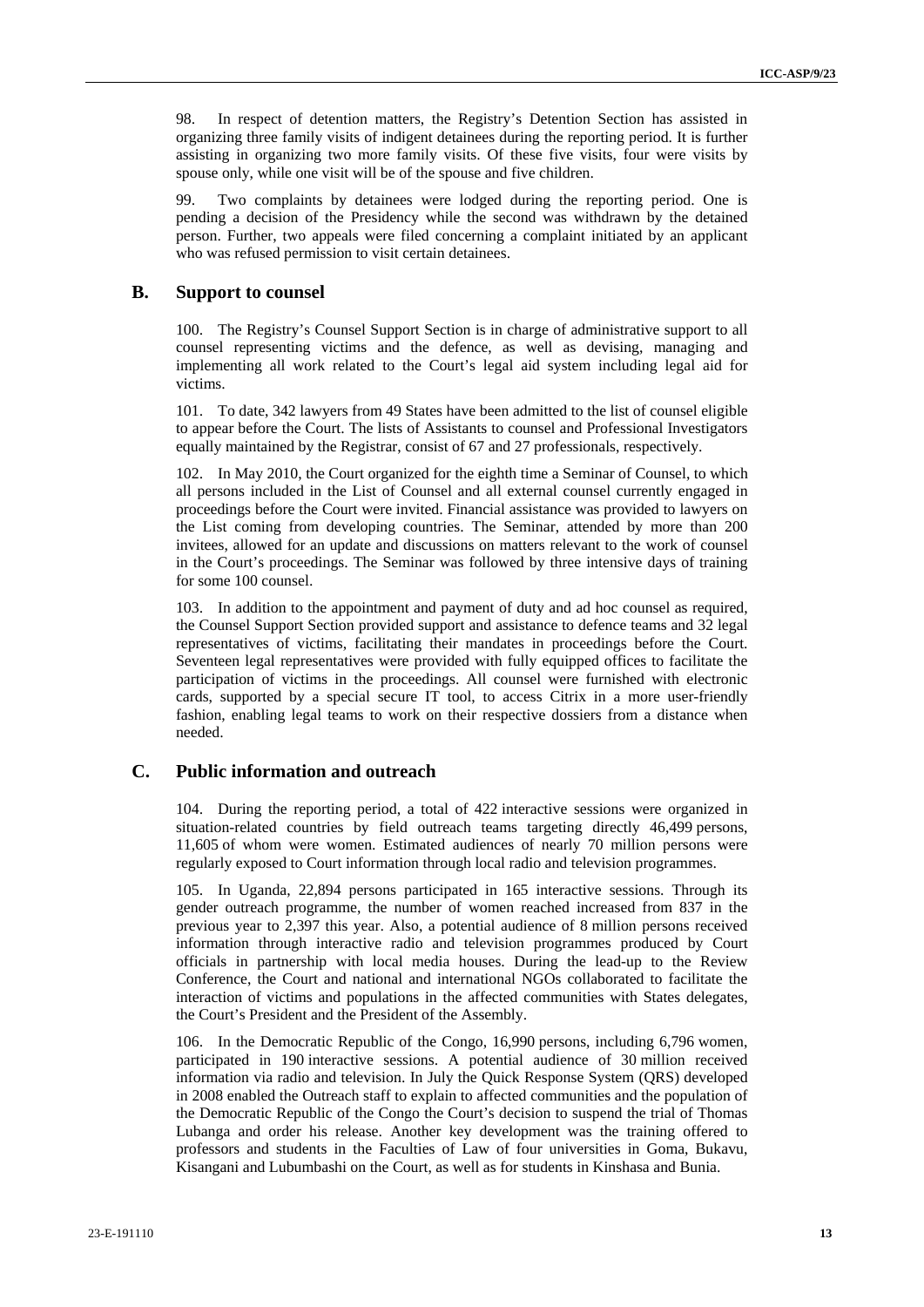107. In the Central African Republic, 4,773 persons were engaged in the course of 53 interactive sessions. Of all the participants, 2,181 (or 52 per cent), were women. An estimated audience of 800,000 received information via the radio. In 2010, the outreach activities in the Central African Republic shifted from interacting with affected populations in Bangui to reaching out to affected groups living in villages and towns. To effectively engage with affected groups, the Court's Outreach Unit has increased its capacity to communicate in Sango and produced in-house radio programmes in that language.

108. With regard to the situation in Darfur, 1,650 refugees were engaged in a course of 55 interactive sessions. In Eastern Chad, 12 sessions were held with 1,180 refugees attending, of which 154 were women. In Europe, 565 members of the Darfuri diaspora participated in outreach sessions. An estimated audience of 10 million persons was regularly informed through interactive radio programs produced by the Court and broadcast in co-operation with radios targeting Darfuri communities world-wide and with audiences inside Sudan.

109. In Kenya, the Court's outreach activities began in December 2009. One hundred and ninety two persons from affected communities including 77 women participated in 14 interactive sessions organized during the course of four missions. Training was also provided to 87 journalists representing mainstream print, radio and TV media houses. In addition, a case information fact sheet with frequently asked questions on the Court's operations in Kenya was published in three newspapers and 200,000 copies of the booklet entitled "Understanding the ICC" (edition for Kenya) were distributed in August through one of the main national newspapers. Lastly, a consultation process to assess knowledge and perceptions about the Court is being conducted and its findings will be used for planning and evaluation purposes.

110. The Court has produced 375 radio and television programmes to publicize judicial proceedings among local and global audiences, and to increase understanding of its mandate and work in communities affected by these situations. Also, large groups of victims and affected communities received responses to their questions addressed to the Court's President, Prosecutor and Registrar via the programme "Ask the Court". All productions were made available to global audiences through the Court's YouTube channel, with 50,000 views, which is 20,000 more than the previous year, as well as national, regional and international media.

111. Information efforts were enhanced to reach out to legal communities in situationrelated countries and other countries in Africa. The campaign "Calling African Female Lawyers" was jointly launched in May 2010 with the International Bar Association (IBA) and was aimed at increasing the number of African female lawyers authorized to represent defendants or victims before the Court. The information campaign, organized in cooperation with national bar associations in nearly 15 countries, offered a unique opportunity to raise awareness and increase understanding of the Court among the legal communities of African States. Furthermore, the campaign has helped to establish and strengthen networks with the African legal communities as well as to identify local events and publications that might be used again in the future for collaboration with the Court. The campaign is expected to continue in other regions.

112. In addition, two regional seminars on the Court were organized with key stakeholders, and funded through generous contributions by France and the Organisation Internationale de la Francophonie. These seminars, held in Dakar, Senegal in December 2009 and in Yaoundé, Cameroun in October 2010, aimed at discussing with senior officials in key Ministries, Bar associations and civil society in the region key points of the Rome Statute and to exchange best practices in cooperation. Further seminars are planned for 2011, including with the League of Arab States.

## **D. Field operations**

113. During the reporting period, the Court field offices provided assistance and support to approximately 500 external and internal missions in the five situation countries.

114. With the closure of the Field Office in Abeche envisaged for 1 July 2011, the Registry's Field Operations Section has started the coordination of efficiencies efforts, such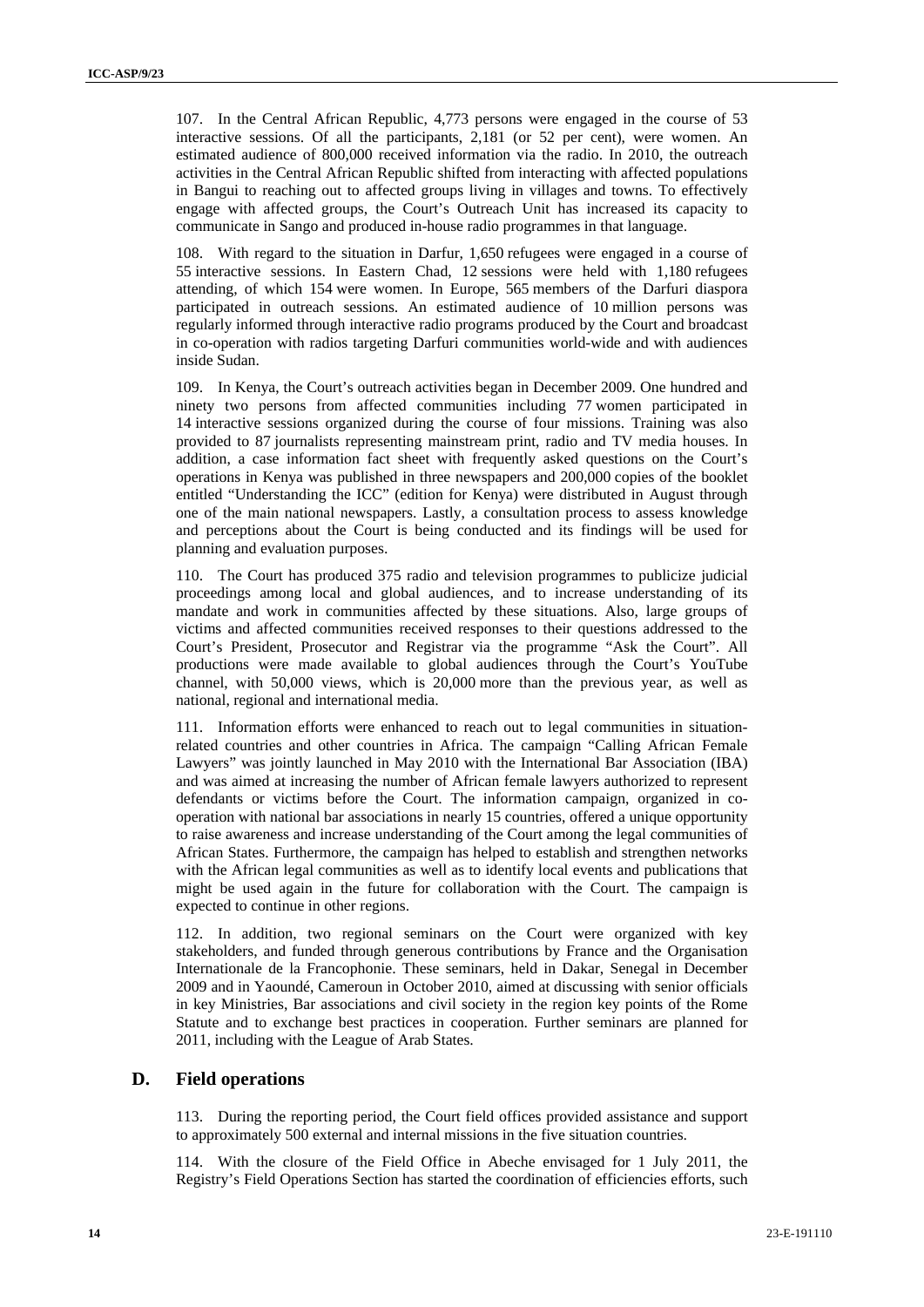as considering redeployments to situation with greater operational needs, redistribution of materials and equipment, implementing specialized training for local staff to ensure their reintegration into the local labour market.

115. The Registrar has conducted an analysis of the most effective way to support the Court's operations in relation to the situation of Kenya. The decision to open a small and temporary field support structure in Nairobi was approved by the President on 23 September 2010 in consultation with the Prosecutor.

116. Within the margins of the Review Conference, the Field Operations Section organized visits to the Court's field offices in Bunia and in Kampala for representatives of States Parties and members of the Committee on Budget and Finance. The Court had the opportunity to highlight the operational challenges impacting on the work of the Court in these situation countries.

## **E. Human resources**

117. Throughout the reporting period, the Court continued to attach high strategic importance to the implementation of the human resources strategy. Recruitment activities were on target, resulting in the employment of 697 staff on established posts, of which 317 are on professional posts, representing 72 nationalities. Measures to strengthen the capabilities of hiring managers and to target underrepresented countries through new recruitment activities were successfully launched. The staff turnover rate has been below ten per cent.

118. Agreements were reached on the implementation of improved conditions of service for internationally-recruited professional staff working at the Court's field locations and on improvements to the Court's social security provisions. Human resources policy development and staff well-being programmes continued to receive priority attention. Particular progress could be noted in the further institutionalization of the performance management system, which now is applied on a mandatory annual cycle throughout the Court and with regard to the development of a strategic approach to learning and training. An annual learning plan is now established and closely linked to the performance appraisal system.

## **F. Strategic planning**

119. The Strategic Plan continued to provide a common framework for the administration of the Court. The Strategic Plan was significantly revised in August 2008, and the intention of the Court was to update the Plan every 3 years while focusing on its implementation throughout this 3-year period. As in past years, the Court's Coordinating Council came together to develop the objectives for 2010 using the Strategic Plan as a base. Thereafter, the common objectives of the different organs, divisions and sections were derived from these overall objectives. In addition, strategies to implement organ-specific objectives continued to be pursued.

120. For some important prior objectives, the Court has sought to set measurable standards. For example, in the area of outreach and public information, the performance standard was to increase the extent to which the Court is known and the accuracy with which it is perceived by the local community. Following the recommendations of the Assembly at its seventh session, the Court is in the process of implementing its strategy on victims, including by setting certain performance indicators.

121. In addition, pursuant to the interest shown by States on the issue of the geographical location of Court activities in the context of previous strategic planning discussions, the Court has begun to develop its Strategy on Field Operations.

122. In line with the Strategic Plan, a Court-wide risk management exercise commenced in 2008 and continued throughout the reporting period. The exercise led to the identification of priority risks facing the Court. These priority risks were then grouped into seven areas, each of which was assigned to inter-organ working groups to develop proposals on how the Court could best manage those risks. In 2010, proposals from the working groups were received. The Court is in the process of reviewing these proposals. At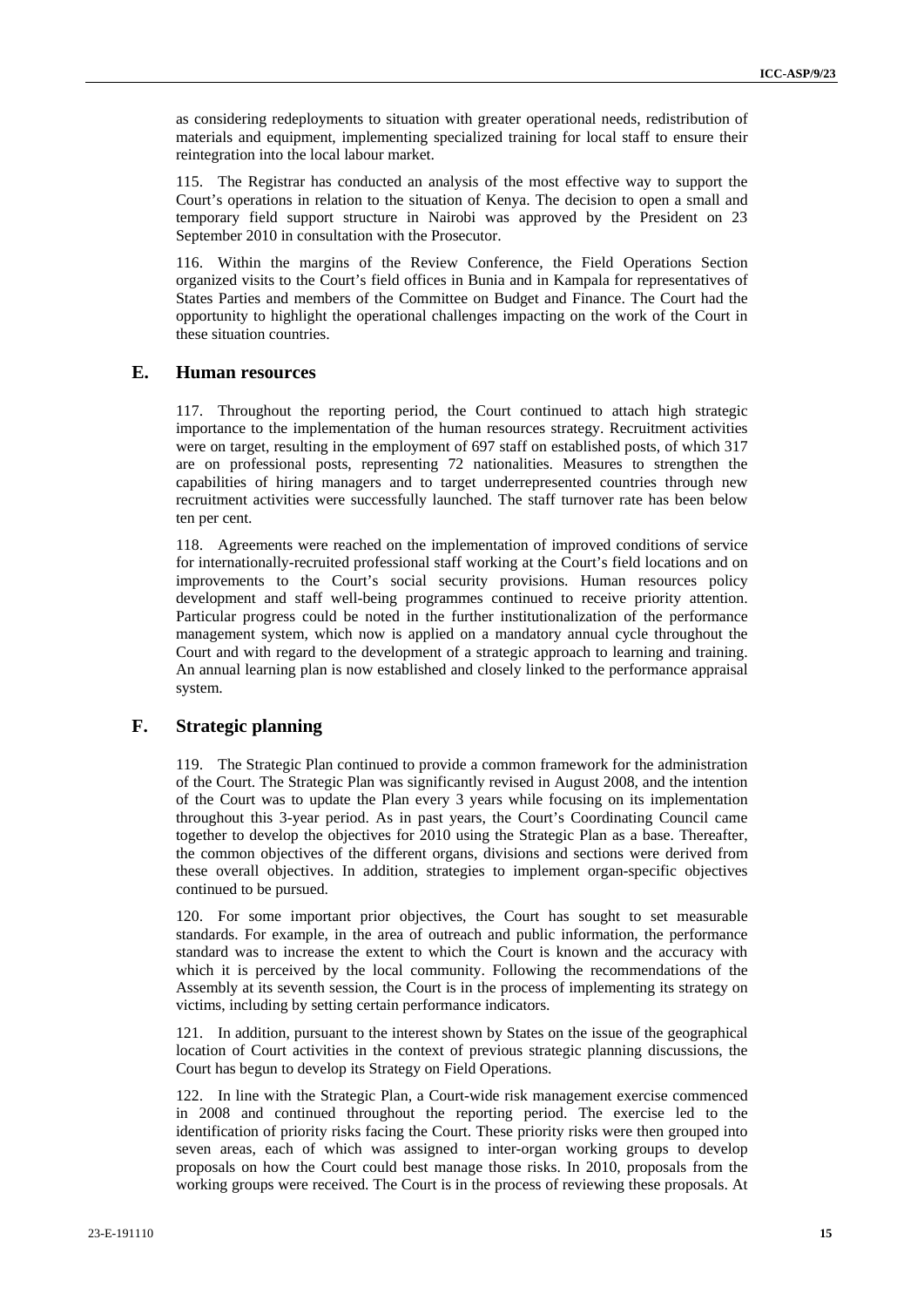the time of preparation of this report, four of the proposals have been finalized, and the Court will begin the process of adopting some of the concrete priority measures proposed.

123. In its Strategic Plan, the Court had set itself the objective of revisiting the design of business processes and completing a re-engineering exercise for the whole organization during the period 2011-2018. Nevertheless, in light of the strong desire expressed by the Assembly and the Committee on Budget and Finance that the Court seek out further efficiencies, the Court launched this re-engineering exercise in mid-2009, focusing on areas of administration where cost- or resource- savings were most likely to be realized. Efforts to implement these efficiency measures continued throughout the reporting period, as reported to the Committee on Budget and Finance at its fourteenth and fifteenth sessions.

## **G. New York Liaison Office**

124. During the reporting period, the Court's Liaison Office to the United Nations in New York continued to facilitate and promote cooperation between the Court and the United Nations, its Funds, Programmes and Agencies, as well as between the Court and Permanent and Observer Missions to the United Nations, through sustained contacts and information exchange.

125. The office monitored, collected, analyzed and distributed information and reports relating to events, developments and discussions at the United Nations of direct concern to the Court. The office continued to participate, in an observer capacity, in relevant General Assembly, Security Council and other United Nations meetings and advised Court officials of the outcomes of such discussions.

126. The office continued to facilitate and support visits and meetings of senior Court officials with their counterparts at the United Nations and with Permanent Representatives. It also supported the President's annual reporting to the United Nations General Assembly on the activities of the Court and the bi-annual briefings by the Prosecutor to the Security Council. An average of 81 bilateral meetings and two briefings for regional groups took place during the reporting period.

127. The office, in conjunction with the Secretariat of the Assembly of States Parties, provided support for the resumed eighth session of the Assembly held in New York in March 2010 and provided servicing for the meetings of the Bureau and the New York Working Group. It also continued to provide, upon request, information and documentation to Permanent Missions in New York, and whenever requested, assisted the President of the Assembly in organizing meetings with United Nations and African Union officials to discuss issues of relevance to the Court.

128. The office continued to have regular consultations with representatives of nongovernmental organizations based in New York, on matters of interest to the Court, and exchanged ideas on strategies for strengthening diplomatic and political support for the Court within the United Nations and the African Union.

# **H. African Union Liaison Office**

<u> 1989 - Johann Barn, mars eta bainar eta industrial eta bainar eta baina eta baina eta baina eta baina eta ba</u>

129. In order to encourage closer relations between the Court and the African Union, the Assembly of States Parties, at its eighth session decided to establish a Liaison Office for the Court at the Headquarters of the African Union in Addis Ababa, Ethiopia.<sup>5</sup>

130. In order to further the implementation of this mandate, the Court immediately began the recruitment process for the post of Head of the Liaison Office.

131. Further, the Court undertook a mission to Addis Ababa in January 2010. During its meeting with the Ethiopian authorities, it was noted that a Court Liaison Office in Addis could only be opened once the Court had an agreement with the African Union granting it observer status.

<sup>5</sup> *Official Records …Eighth session… 2009* (ICC-ASP/8/20), vol. I, part II, ICC-ASP/8/Res.3, para. 28.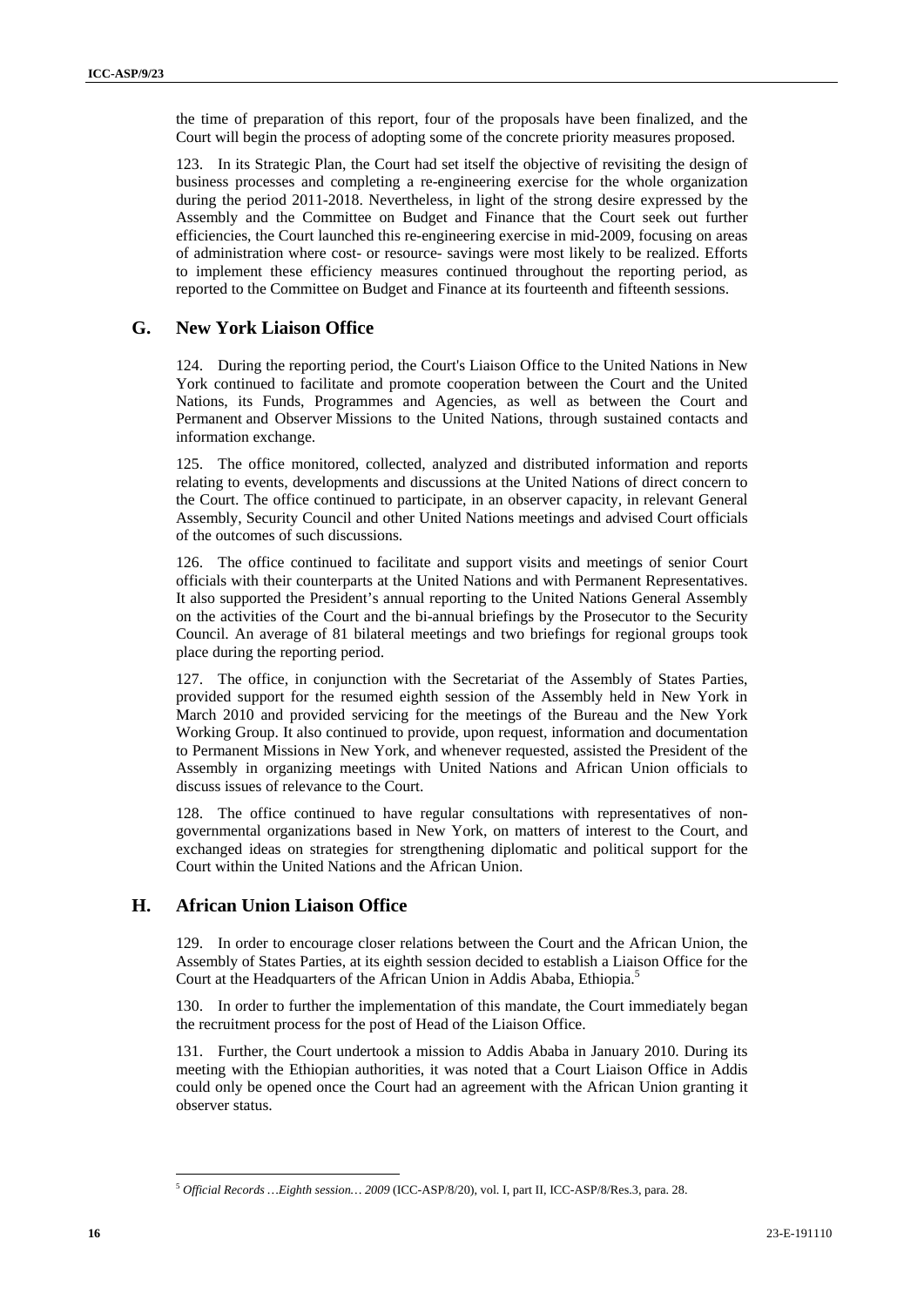132. In order to expedite this matter and to ensure that adequate information about the proposed Liaison Office was available to representations of State Parties in Addis Ababa, the Court sent a senior official on mission to Addis Ababa for two months, between June and August 2010, inter alia facilitating a meeting of the Court's President with the Chairperson of the African Union Commission. Although progress was made during this period, it was not possible to conclude the memorandum of understanding with the African Union.

133. On 29 July 2010, the Assembly of the African Union decided to reject for now the request by Court to open a Liaison Office to the African Union.

134. As there did not appear to be realistic prospects of the opening of the Liaison Office in 2010 or early 2011, the Court cancelled the vacancy announcement of the Head of the Liaison Office.

135. The Court remains committed to enhancing its liaison with the African Union, as mandated by the Assembly, and stands ready to pursue the opening of a Liaison Office, pending further direction from the Assembly.

# **I. Permanent Premises**

136. Following the decision on the Architectural competition, the contract with the architects schmidt hammer lassen was signed. The preliminary design stage began in March and will be finished in October 2010. The final design stage will begin, after approval of the preliminary design, at the end of 2010. The Court continues to provide all necessary input. Some minor changes, reflecting the changes in the organization, were integrated into the preliminary design. The project continues to be within budget.

## **J. Audit Committee**

137. During the reporting period, a global process to identify candidates to sit on the Audit Committee as external members was conducted. Mr. Santiago Lazzati (Argentina), Mr. Christoph Lukits (Austria) and Mr. Jules Muis (Netherlands), were subsequently appointed by the President. Including David Dutton (Australia), who had been appointed earlier, the Audit Committee now consists of the required four external members.

138. The Committee held its 12th meeting on 28 April and its 13th meeting on 21 and 22 October 2010, and submitted an annual report on its activities to the Committee on Budget and Finance.

# **K. Assistance to the Special Court for Sierra Leone**

139. From the start of the reporting period until 12 May 2010, the Court continued to provide courtroom services and facilities, detention services and facilities and other related assistance to the Special Court for Sierra Leone in its trial of Charles Taylor in The Hague. In view of the increased trial activity in the Court, however, it was agreed that as of 13 May 2010, the Special Court for Sierra Leone would cease to use the courtroom facilities of the Court, and would use instead the facilities of the Special Tribunal for Lebanon. The Special Court for Sierra Leone also vacated three of the four offices which it had occupied at the Court.

140. The Special Court for Sierra Leone requested the continued use of the Court's ICT facilities, vault and a fully equipped detention centre connected office for the Taylor defence team, as well as the possibility of using courtroom facilities on an ad hoc basis when necessary. The Court has agreed to these requests and proposed to extend the MOU only in respect of those services that the Court will continue to provide to the Special Court for Sierra Leone, through an exchange of letters detailing such services.